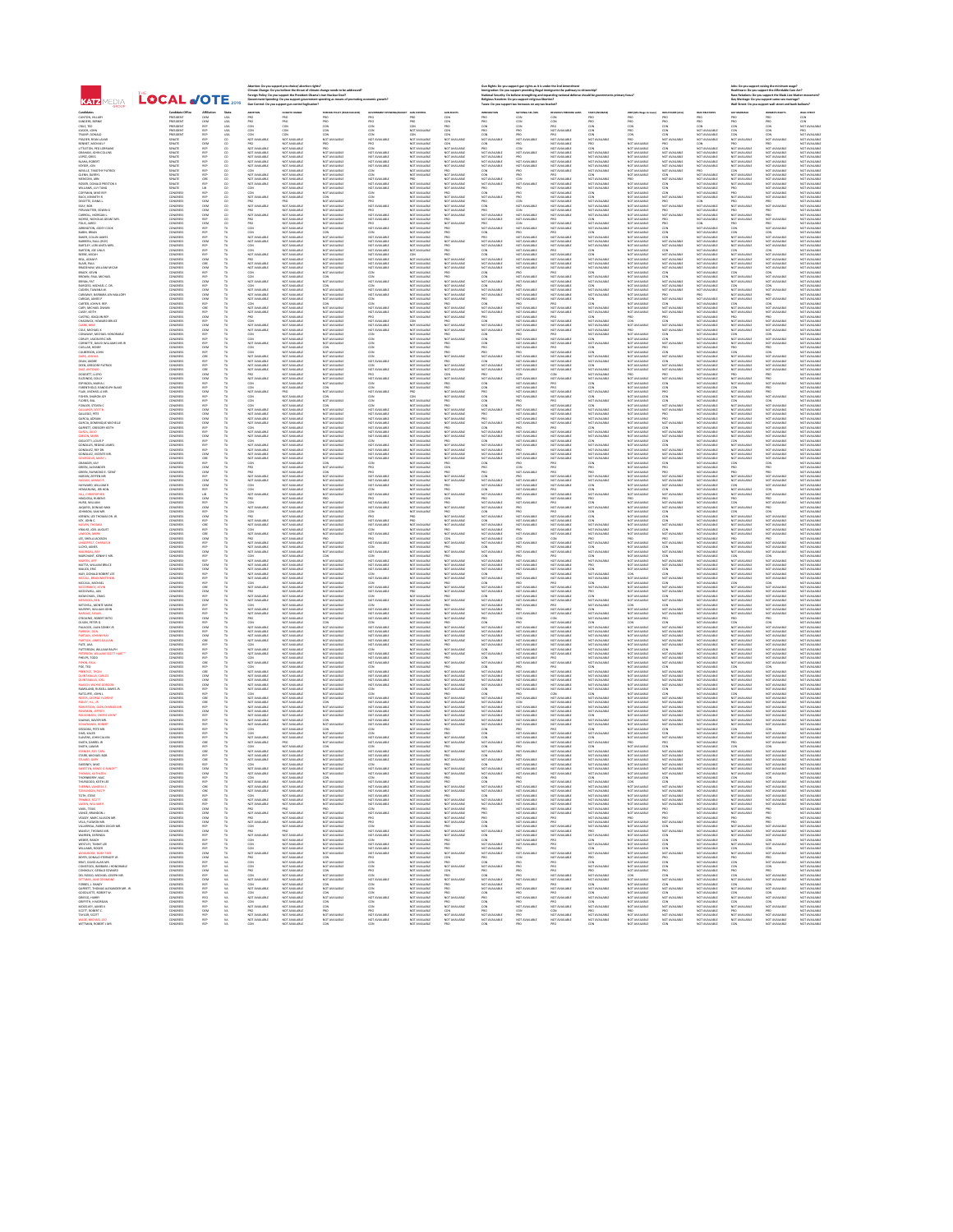| DESANTIS, RONALD D<br>MURPHY, PATRICK E<br>IONES, LATERESA ANN                                                                                                                                                                                                                 |                                                                                                        |                                                      |                      | cos<br>CON<br>PRO<br>NOT AVAILABLE<br>PRO<br>PRO                                                                                                                                                                                               | NOT AVAILABLE<br>NOT AVAILABLE<br>NOT AVAILABLE<br>NOT AVAILABLE<br>NOT AVAILABLE<br>NOT AVAILABLE                                                                                                       | NOT AVAILABLE<br>PRO<br>NOT AVAILABLE<br>NOT AVAILABLE<br>NOT AVAILABLE<br>NOT AVAILABLE                                                                               | CON<br>ROOM<br>NOT AVAILABLE<br>PRO<br>CON                                                                                                          | NOT AVAILABLE<br>NOT AVAILABLE<br>NOT AVAILABLE<br>NOT AVAILABLE<br>CON                                                              | MOT AWALABLE<br>NOT AWALABLE<br>NOT AWALABLE<br>NOT AWALABLE<br>PRO                                                                                                                     | PRO<br>NOT AVAILABLE                                                                                                                                                                    | NOT AWALABLE<br>NOT AWALABLE<br>NOT AWALABLE<br>PRO                                                                                                                                                         | FRO<br>NOT AVAILABLE<br>NOT AVAILABLE<br>FRO<br>NOT AVAILABLE                                                                                                                                            | con<br>PRO<br>NOT AVAILABLE<br>NOT AVAILABLE<br>PRO<br>NOT AVAILABLE                                                                 | NOT AVAILABLE<br>PRO<br>NOT AVAILABLE<br>NOT AVAILABLE<br>NOT AVAILABLE<br>NOT AVAILABLE                                                                                                 | cow<br>PRO<br>NOT AVAILABLE                                                                                                               | NOT AVAILABLE<br>NOT AVAILABLE<br>NOT AVAILABLE<br>NOT AVAILABLE<br>PRO<br>NOT AVAILABLE                                                                                                                     | CON<br>EM<br>FRO<br>NOT AVAILABLE<br>FRO<br>FRO                                                                                              | <b>DAD</b><br>PRO<br>NOT AVAILABLE<br>NOT AVAILABLE<br>NOT AVAILABLE                                                                                                                                                                          | NOT AVAILABLE<br>NOT AVAILABLE<br>NOT AVAILABLE<br>NOT AVAILABLE<br>NOT AVAILABLE<br>NOT AVAILABLE           |
|--------------------------------------------------------------------------------------------------------------------------------------------------------------------------------------------------------------------------------------------------------------------------------|--------------------------------------------------------------------------------------------------------|------------------------------------------------------|----------------------|------------------------------------------------------------------------------------------------------------------------------------------------------------------------------------------------------------------------------------------------|----------------------------------------------------------------------------------------------------------------------------------------------------------------------------------------------------------|------------------------------------------------------------------------------------------------------------------------------------------------------------------------|-----------------------------------------------------------------------------------------------------------------------------------------------------|--------------------------------------------------------------------------------------------------------------------------------------|-----------------------------------------------------------------------------------------------------------------------------------------------------------------------------------------|-----------------------------------------------------------------------------------------------------------------------------------------------------------------------------------------|-------------------------------------------------------------------------------------------------------------------------------------------------------------------------------------------------------------|----------------------------------------------------------------------------------------------------------------------------------------------------------------------------------------------------------|--------------------------------------------------------------------------------------------------------------------------------------|------------------------------------------------------------------------------------------------------------------------------------------------------------------------------------------|-------------------------------------------------------------------------------------------------------------------------------------------|--------------------------------------------------------------------------------------------------------------------------------------------------------------------------------------------------------------|----------------------------------------------------------------------------------------------------------------------------------------------|-----------------------------------------------------------------------------------------------------------------------------------------------------------------------------------------------------------------------------------------------|--------------------------------------------------------------------------------------------------------------|
| OSROBNE, WALTER<br>KEITH, PAMELA MICHELE<br>INVICTUS, AUGUSTUS SO<br>INVICA - FANYTO L                                                                                                                                                                                         | SENATE<br>SENATE<br>SENATE<br>SENATE<br>SENATE                                                         | DEM<br>DEM<br>NPA<br>DEM<br>DEM<br>HEP<br>REP        |                      | $\frac{\text{CON}}{\text{CON}}$                                                                                                                                                                                                                | NOT AVAILABLE                                                                                                                                                                                            | NOT AVAILABLE                                                                                                                                                          | NOT AVAILABLE                                                                                                                                       | CON<br>CON                                                                                                                           | PRO<br>PRO                                                                                                                                                                              | NOT AVAILABLE<br>PRO<br>PRO<br>$\frac{\text{CON}}{\text{CON}}$                                                                                                                          | NOT AVAILABLE                                                                                                                                                                                               | NOT AVAILABLE                                                                                                                                                                                            | CON<br>NOT AVAILABLE                                                                                                                 | NOT AVAILABLE                                                                                                                                                                            | NOT AVAILABLE<br>NOT AVAILABLE<br>NOT AVAILABLE<br>NOT AVAILABLE                                                                          | NOT AVAILABLE                                                                                                                                                                                                | NOT AVAILABLE                                                                                                                                | NOT AVAILABLE                                                                                                                                                                                                                                 | NOT AVAILABLE                                                                                                |
| -<br>Boura, Ebiesto ;<br>Godwin, Mary Elisabeth<br>Wilcox, Todo<br>Showen, Pale Viverait                                                                                                                                                                                       | SENATE<br>SENATE<br>SENATE                                                                             |                                                      |                      | CON<br>NOT AVAILABLE                                                                                                                                                                                                                           | NOT AVAILABLE                                                                                                                                                                                            | cos                                                                                                                                                                    | cow                                                                                                                                                 |                                                                                                                                      |                                                                                                                                                                                         |                                                                                                                                                                                         | NOT AVAILABLE                                                                                                                                                                                               | NOT AVAILABLE<br>NOT AVAILABLE<br>NOT AVAILABLE                                                                                                                                                          |                                                                                                                                      | NOT AVAILABLE                                                                                                                                                                            | NOT AVAILABLE                                                                                                                             | NOT AVAILABLE                                                                                                                                                                                                | NOT AVAILABLE                                                                                                                                | NOT AVAILABLE                                                                                                                                                                                                                                 |                                                                                                              |
| LARCISE, LOSH<br>LOPEZ-CANTERA, CARLOS<br>NATHAN, BRUCE<br>CELTHRIE, SEAN PATRICK<br>CELTHRIE, SEAN PATRICK<br>CRISTICO, DONALD J.<br>COLEMAN, RICHARD M.<br>COLEMAN, RICHARD M.                                                                                               | SENATE<br>SENATE<br>SENATE<br>SENATE<br>SENATE                                                         |                                                      |                      | CON<br>PRO<br>NOT AVAILABLE<br>NOT AVAILABLE<br>NOT AVAILABLE                                                                                                                                                                                  | NOT AVAILABLE<br>NOT AVAILABLE<br>NOT AVAILABLE<br>PRO<br>NOT AVAILABLE<br>NOT AVAILABLE                                                                                                                 | CON<br>NOT AVAILABLE<br>NOT AVAILABLE<br>NOT AVAILABLE<br>NOT AVAILABLE<br>NOT AVAILABLE                                                                               | CON<br>NOT AVAILABLE<br>NOT AVAILABLE<br>NOT AVAILABLE<br>NOT AVAILABLE<br>NOT AVAILABLE                                                            | CON<br>NOT AVAILABLE<br>CON                                                                                                          | PRO<br>NOT AVALABLE<br>PRO<br>PRO<br>NOT AVALABLE<br>NOT AVALABLE<br>NOT AVALABLE<br>NOT AVALABLE<br>NOT AVALABLE<br>NOT AVALABLE                                                       | CON<br>CON<br>PRO<br>MOT AVAILABLE<br>MOT AVAILABLE<br>MOT AVAILABLE                                                                                                                    | PRO<br>PRO<br>NOT AWALARLE<br>NOT AWALARLE<br>NOT AWALARLE<br>NOT AWALARLE<br>NOT AWALARLE                                                                                                                  | PRO<br>NOT AVAILABLE<br>PRO<br>NOT AVAILABLE<br>NOT AVAILABLE                                                                                                                                            | CON<br>NOT AVAILABLE<br>NOT AVAILABLE<br>PRO<br>NOT AVAILABLE<br>NOT AVAILABLE                                                       | NOT AVAILABLE<br>NOT AVAILABLE<br>NOT AVAILABLE<br>NOT AVAILABLE<br>PRO<br>NOT AVAILABLE<br>NOT AVAILABLE                                                                                | CON<br>NOT AVAILABLE<br>CON<br>NOT AVAILABLE<br>NOT AVAILABLE<br>NOT AVAILABLE                                                            | NOT AVAILABLE<br>NOT AVAILABLE<br>NOT AVAILABLE<br>PRO<br>NOT AVAILABLE<br>NOT AVAILABLE<br>NOT AVAILABLE                                                                                                    | NOT AVALABLE<br>NOT AVALABLE<br>PRO<br>PRO<br>NOT AVALABLE<br>NOT AVALABLE<br>NOT AVALABLE<br>NOT AVALABLE<br>NOT AVALABLE<br>NOT AVALABLE   | NOT AVAILABLE<br>NOT AVAILABLE<br>NOT AVAILABLE<br>PRO<br>NOT AVAILABLE<br>NOT AVAILABLE<br>NOT AVAILABLE<br>NOT AVAILABLE<br>NOT AVAILABLE<br>NOT AVAILABLE                                                                                  | NOT AVAILABLE<br>NOT AVAILABLE<br>NOT AVAILABLE<br>NOT AVAILABLE<br>CON<br>NOT AVAILABLE<br>NOT AVAILABLE    |
|                                                                                                                                                                                                                                                                                | SENATE<br>SENATE                                                                                       |                                                      |                      | NOT AVAILABLE<br>NOT AVAILABLE                                                                                                                                                                                                                 | NOT AVAILABLE<br>NOT AVAILABLE                                                                                                                                                                           | NOT AVAILABLE<br>SJAAMAA TOW                                                                                                                                           | NOT AVAILABLE<br>NOT AVAILABLE                                                                                                                      | CON<br>NOT AVAILABLE<br>NOT AVAILABLE<br>NOT AVAILABLE<br>NOT AVAILABLE                                                              |                                                                                                                                                                                         | NOT AVAILABLE<br>NOT AVAILABLE                                                                                                                                                          | MOT AVAILABLE<br>NOT AVAILABLE                                                                                                                                                                              | NOT AVAILABLE<br>NOT AVAILABLE                                                                                                                                                                           | NOT AVAILABLE<br>NOT AVAILABLE                                                                                                       | MOT AVAILABLE<br>NOT AVAILABLE                                                                                                                                                           | NOT AVAILABLE<br>NOT AVAILABLE                                                                                                            | NOT AVAILABLE<br>SJAAMA TON                                                                                                                                                                                  |                                                                                                                                              |                                                                                                                                                                                                                                               | NOT AVAILABLE<br>NOT AVAILABLE                                                                               |
|                                                                                                                                                                                                                                                                                | SENATE<br>SENATE<br>SENATE                                                                             |                                                      |                      | NOT AVAILABLE<br>NOT AVAILABLE<br>NOT AVAILABLE<br>NOT AVAILABLE<br>NOT AVAILABLE<br>NOT AVAILABLE                                                                                                                                             | NOT AVAILABLE<br>NOT AVAILABLE<br>NOT AVAILABLE<br>NOT AVAILABLE<br>NOT AVAILABLE                                                                                                                        | NOT AVAILABLE<br>NOT AVAILABLE<br>NOT AVAILABLE                                                                                                                        | NOT AVAILABLE<br>NOT AVAILABLE<br>NOT AVAILABLE                                                                                                     | NOT AVAILABLE<br>NOT AVAILABLE<br>NOT AVAILABLE                                                                                      | NOT AVAILABLE<br>NOT AVAILABLE<br>NOT AVAILABLE                                                                                                                                         | NOT AVAILABLE<br>NOT AVAILABLE<br>NOT AVAILABLE                                                                                                                                         | NOT AVAILABLE<br>NOT AVAILABLE<br>NOT AVAILABLE                                                                                                                                                             | NOT AVAILABLE<br>NOT AVAILABLE<br>NOT AVAILABLE                                                                                                                                                          | NOT AVAILABLE<br>NOT AVAILABLE<br>NOT AVAILABLE                                                                                      | NOT AVAILABLE<br>NOT AVAILABLE<br>NOT AVAILABLE                                                                                                                                          | NOT AVAILABLE<br>PRO<br>NOT AVAILABLE                                                                                                     | NOT AVAILABLE<br>PRO<br>NOT AVAILABLE                                                                                                                                                                        | NOT AVAILABLE<br>PRO<br>NOT AVAILABLE                                                                                                        | NOT AVAILABLE<br>PRO<br>NOT AVAILABLE                                                                                                                                                                                                         | NOT AVAILABLE<br>NOT AVAILABLE                                                                               |
| ART), LON<br>CONTRACTOR (1990)<br>DISTRIBUTION (1990)<br>DISTRIBUTION (1990)<br>DISTRIBUTION (1990)<br>DISTRIBUTION (1990)<br>DISTRIBUTION (1990)<br>DISTRIBUTION (1990)<br>CONTRACTOR (2000)<br>CONTRACTOR (2000)<br>CONTRACTOR (2000)<br>CONTRACTOR (2000)<br>CO             |                                                                                                        |                                                      |                      | NOT AVAILABLE                                                                                                                                                                                                                                  | NOT AVAILABLE                                                                                                                                                                                            | NOT AVAILABLE<br>cos                                                                                                                                                   | NOT AVAILABLE<br>NOT AVAILABLE                                                                                                                      | NOT AVAILABLE<br>cow                                                                                                                 | NOT AVAILABLE                                                                                                                                                                           | NOT AVAILABLE<br>cow                                                                                                                                                                    | NOT AVAILABLE<br>NOT AVAILABLE                                                                                                                                                                              | NOT AVAILABLE<br>NOT AVAILABLE                                                                                                                                                                           | NOT AVAILABLE<br>cow                                                                                                                 | NOT AVAILABLE<br>NOT AVAILABLE                                                                                                                                                           | NOT AVAILABLE<br>CON                                                                                                                      | NOT AVAILABLE<br>NOT AVAILABLE                                                                                                                                                                               | NOT AVAILABLE<br>NOT AVAILABLE                                                                                                               | NOT AVAILABLE<br>NOT AVAILABLE                                                                                                                                                                                                                | NOT AVAILABLE<br>NOT AVAILABLE                                                                               |
|                                                                                                                                                                                                                                                                                | CONGRESS<br>CONGRESS<br>CONGRESS                                                                       |                                                      |                      | CON<br>NOT AVAILABLE                                                                                                                                                                                                                           | NOT AVAILABLE<br>NOT AVAILABLE<br>NOT AVAILABLE                                                                                                                                                          | NOT AVAILABLE<br>CON<br>CON                                                                                                                                            | CON<br>NOT AVAILABLE                                                                                                                                | CON<br>NOT AVAILABLE<br>PRO                                                                                                          | PRO<br>PRO<br>NOT AVAILABLE<br>CON<br>NOT AVAILABLE<br>NOT AVAILABLE                                                                                                                    | NOT AVAILABLE<br>NOT AVAILABLE<br>NOT AVAILABLE                                                                                                                                         | MOT AVAILABLE<br>NOT AVAILABLE<br>NOT AVAILABLE                                                                                                                                                             | NOT AVAILABLE<br>NOT AVAILABLE<br>NOT AVAILABLE                                                                                                                                                          | MOT AVAILABLE<br>GALAMA TOM<br>PRO<br>NOT AVAILABLE<br>NOT AVAILABLE                                                                 | NOT AVAILABLE<br>NOT AVAILABLE                                                                                                                                                           | NOT AVAILABLE<br>NOT AVAILABLE<br>NOT AVAILABLE                                                                                           | NOT AVAILABLE<br>SJAAMA TON<br>NOT AVAILABLE                                                                                                                                                                 | NOT AVAILABLE<br>NOT AVAILABLE<br>NOT AVAILABLE                                                                                              | NOT AVAILABLE<br>NOT AVAILABLE<br>NOT AVAILABLE                                                                                                                                                                                               | NOT AVAILABLE<br>NOT AVAILABLE<br>NOT AVAILABLE                                                              |
|                                                                                                                                                                                                                                                                                | CONGRESS<br>CONGRESS<br>CONGRESS<br>CONGRESS<br>CONGRESS<br>CONGRESS                                   |                                                      |                      | PRO<br>PRO<br>PRO<br>PRO<br>PRO                                                                                                                                                                                                                | PRO<br>NOT AVAILABLE<br>NOT AVAILABLE<br>NOT AVAILABLE<br>NOT AVAILABLE                                                                                                                                  | NOT AVAILABLE<br>NOT AVAILABLE<br>NOT AVAILABLE<br>NOT AVAILABLE<br>NOT AVAILABLE                                                                                      | PRO<br>NOT AVAILABLE<br>PRO<br>PRO<br>NOT AVAILABLE                                                                                                 | PRO<br>NOT AVAILABLE<br>NOT AVAILABLE<br>PRO<br>PRO<br>NOT AVAILABLE                                                                 | CON<br>CON<br>NOT AVAILABLE                                                                                                                                                             | mo<br>mo<br>mo<br>mo<br>NOT AVAILABLE                                                                                                                                                   | NOT AVAILABLE<br>NOT AVAILABLE<br>NOT AVAILABLE<br>NOT AVAILABLE<br>NOT AVAILABLE                                                                                                                           | NOT AVAILABLE<br>NOT AVAILABLE<br>NOT AVAILABLE<br>NOT AVAILABLE<br>NOT AVAILABLE                                                                                                                        | PRO<br>PRO<br>NOT AVAILABLE                                                                                                          | NOT AVAILABLE<br>PRO<br>PROT AVAILABLE<br>NOT AVAILABLE<br>NOT AVAILABLE                                                                                                                 | NOT NEMESCALE<br>PRO<br>PRO<br>PRO<br>NOT NUMEARLE                                                                                        | NOT AVAILABLE<br>NOT AVAILABLE<br>NOT AVAILABLE<br>NOT AVAILABLE<br>NOT AVAILABLE                                                                                                                            | PRO<br>PRO<br>PRO<br>NOT AVAILABLE<br>NOT AVAILABLE                                                                                          | NOT AVAILABLE<br>PRO<br>NOT AVAILABLE<br>PRO<br>PRO                                                                                                                                                                                           | NOT AVAILABLE<br>NOT AVAILABLE<br>NOT AVAILABLE<br>NOT AVAILABLE<br>NOT AVAILABLE                            |
| MORNING, JOHN                                                                                                                                                                                                                                                                  | CONGRESS<br>CONGRESS                                                                                   |                                                      |                      | NOT AVAILABLE<br>CON<br>NOT AVAILABLE                                                                                                                                                                                                          | NOT AVAILABLE<br>NOT AVAILABLE<br>NOT AVAILABLE                                                                                                                                                          | CON<br>NOT AVAILABLE                                                                                                                                                   | CON<br>NOT AVAILABLE                                                                                                                                | CON<br>NOT AVAILABLE                                                                                                                 | PRO<br>NOT AWAILARLE<br>PRO<br>NOT AWAILARLE                                                                                                                                            | CON<br>NOT AVAILABLE                                                                                                                                                                    | NOT AVAILABLE<br>126A JAWA TOM<br>126A JAWA TOM                                                                                                                                                             | NOT AVAILABLE<br>NOT AVAILABLE                                                                                                                                                                           | $\begin{array}{l} \text{CON} \\ \text{NOT} \text{ANMLAGE} \end{array}$                                                               | NOT AVAILABLE<br>NOT AVAILABLE<br>NOT AVAILABLE                                                                                                                                          | CON<br>NOT AVAILABLE                                                                                                                      | NOT AVAILABLE<br>NOT AVAILABLE<br>NOT AVAILABLE<br>NOT AVAILABLE                                                                                                                                             | NOT AVAILABLE<br>CON<br>PRO<br>NOT AVAILABLE                                                                                                 | NOT AVAILABLE<br>NOT AVAILABLE<br>EBAJAKA TON<br>NOT AVAILABLE                                                                                                                                                                                | NOT AVAILABLE<br>NOT AVAILABLE<br>NOT AVAILABLE                                                              |
| ADAMS, DAVID ANDREW<br><b>TAYLOR, DWAYNE L</b>                                                                                                                                                                                                                                 | CONGRESS<br>CONGRESS<br>CONGRESS                                                                       | $_{\rm{K2}}^{\rm{DM}}$                               |                      | NOT AVAILABLE<br>NOT AVAILABLE<br>NOT AVAILABLE                                                                                                                                                                                                | NOT AVAILABLE<br>NOT AVAILABLE<br>NOT AVAILABLE                                                                                                                                                          | NOT AVAILABLE<br>SIBAJAVA TON                                                                                                                                          | NOT AVAILABLE                                                                                                                                       | CON<br>NOT AVAILABLE                                                                                                                 |                                                                                                                                                                                         | CON<br>NOT AVAILABLE<br>NOT AVAILABLE<br>NOT AVAILABLE<br>NOT AVAILABLE<br>NOT AVAILABLE                                                                                                | NOT AVAILABLE<br>NOT AVAILABLE<br>NOT AVAILABLE                                                                                                                                                             | PRO<br>NOT AVAILABLE<br>NOT AVAILABLE<br>NOT AVAILABLE                                                                                                                                                   | CON<br>NOT AVAILABLE                                                                                                                 | NOT AVAILABLE<br>NOT AVAILABLE<br>NOT AVAILABLE                                                                                                                                          | CON<br>NOT AVAILABLE<br>NOT AVAILABLE<br>NOT AVAILABLE                                                                                    |                                                                                                                                                                                                              | NOT AVAILABLE<br>NOT AVAILABLE                                                                                                               | NOT AVAILABLE<br>NOT AVAILABLE<br>NOT AVAILABLE<br>NOT                                                                                                                                                                                        | NOT AVAILABLE<br>NOT AVAILABLE<br>NOT AVAILABLE                                                              |
| IARIDE (VARME LA MECCHI)<br>PHILIPS, WILLIAM CALVIN JR<br>PHILIPS, WILLIAM CALVIN JR<br>MATHANIC, DVA MARE DR. MD<br>CONCALT, DVELIO<br>CAROL TIMOTHY A<br>CAROL DRAME ALAN<br>MATH, JRAME ALAN<br>MATH, JRAME ALAN<br>MATH, JRAME ALAN<br>MATH, JRAME ALAN                    | CONGRESS<br>CONGRESS<br>CONGRESS<br>CONGRESS                                                           | 88888888888888888                                    |                      | PRO<br>NOT AVAILABLE<br>NOT AVAILABLE<br>NOT AVAILABLE<br>NOT AVAILABLE                                                                                                                                                                        | PRO<br>NOT AVAILABLE<br>NOT AVAILABLE<br>NOT AVAILABLE<br>NOT AVAILABLE<br>CON                                                                                                                           | NOT ANNUARE<br>NOT ANNUARE<br>NOT ANNUARE<br>NOT ANNUARE<br>NOT ANNUARE<br>NOT ANNUARE<br>NOT ANNUARE<br>NOT ANNUARE<br>NOT ANNUARE<br>NOT ANNUARE                     | NOT ANNEARES<br>NOT ANNEARES<br>NOT ANNEARES<br>NOT ANNEARES<br>NOT ANNEARES<br>NOT ANNEARES<br>NOT ANNEARES<br>NOT ANNEARES                        | NOT AVAILABLE<br>NOT AVAILABLE<br>NOT AVAILABLE<br>NOT AVAILABLE<br>NOT AVAILABLE<br>NOT AVAILABLE<br>NOT AVAILABLE<br>NOT AVAILABLE | NOT AVAILABLE<br>NOT AVAILABLE<br>NOT AVAILABLE<br>NOT AVAILABLE<br>NOT AVAILABLE<br>NOT AVAILABLE<br>NOT AVAILABLE                                                                     | PRO<br>NOT AVAILABLE<br>NOT AVAILABLE<br>NOT AVAILABLE<br>NOT AVAILABLE                                                                                                                 | PRO<br>NOT AVAILABLE<br>NOT AVAILABLE<br>NOT AVAILABLE<br>NOT AVAILABLE                                                                                                                                     | NOT AVAILABLE<br>NOT AVAILABLE<br>NOT AVAILABLE<br>NOT AVAILABLE<br>NOT AVAILABLE<br>NOT AVAILABLE<br>NOT AVAILABLE                                                                                      | NOT AVAILABLE<br>NOT AVAILABLE<br>NOT AVAILABLE<br>NOT AVAILABLE<br>NOT AVAILABLE<br>NOT AVAILABLE<br>NOT AVAILABLE<br>NOT AVAILABLE | PRO<br>NOT AVAILABLE<br>NOT AVAILABLE<br>NOT AVAILABLE<br>NOT AVAILABLE<br>NOT AVAILABLE                                                                                                 | PRO<br>NOT AVAILABLE<br>NOT AVAILABLE<br>NOT AVAILABLE<br>NOT AVAILABLE                                                                   | NOT ANNUARIS<br>NOT ANNUARIS<br>NOT ANNUARIS<br>NOT ANNUARIS<br>NOT ANNUARIS<br>NOT ANNUARIS<br>NOT ANNUARIS<br>NOT ANNUARIS<br>NOT ANNUARIS<br>NOT ANNUARIS                                                 | NOT AVAILABLE<br>PRO<br>NOT AVAILABLE<br>NOT AVAILABLE<br>NOT AVAILABLE<br>CON                                                               |                                                                                                                                                                                                                                               | NOT AVAILABLE<br>NOT AVAILABLE<br>NOT AVAILABLE<br>NOT AVAILABLE<br>CON                                      |
| MOONEY, PATRICK                                                                                                                                                                                                                                                                | CONGRESS<br>CONGRESS<br>CONGRESS                                                                       |                                                      |                      | CON<br>NOT AVAILABLE<br>NOT AVAILABLE                                                                                                                                                                                                          | CON<br>NOT AVAILABLE<br>NOT AVAILABLE                                                                                                                                                                    | NOT AVAILABLE                                                                                                                                                          | CON<br>NOT AVAILABLE<br>NOT AVAILABLE                                                                                                               | CON<br>NOT AVAILABLE<br>NOT AVAILABLE                                                                                                | NOT AVAILABLE<br>NOT AVAILABLE                                                                                                                                                          | NOT AVAILABLE                                                                                                                                                                           | CON<br>NOT AVAILABLE<br>NOT AVAILABLE                                                                                                                                                                       | NOT AVAILABLE                                                                                                                                                                                            | CON<br>NOT AVAILABLE<br>NOT AVAILABLE                                                                                                | NOT AVAILABLE                                                                                                                                                                            | CON<br>NOT AVAILABLE<br>NOT AVAILABLE                                                                                                     |                                                                                                                                                                                                              | CON<br>NOT AVAILABLE<br>NOT AVAILABLE                                                                                                        | PRO<br>NOT AVAILABLE<br>NOT AVAILABLE<br>NOT AVAILABLE<br>NOT AVAILABLE<br>NOT AVAILABLE<br>NOT AVAILABLE<br>NOT AVAILABLE<br>PRO                                                                                                             | OT AVAILABLE<br>NOT AVAILABLE<br>NOT AVAILABLE                                                               |
| NIKPOUR, NOELLE<br>PERIONS, RANDY                                                                                                                                                                                                                                              | CONGRESS<br>CONGRESS<br>CONGRESS<br>CONGRESS<br>CONGRESS                                               |                                                      |                      | NOT AVAILABLE<br>NOT AVAILABLE<br>NOT AVAILABLE<br>NOT AVAILABLE<br>CON<br>CON                                                                                                                                                                 | NOT AVAILABLE<br>NOT AVAILABLE<br>NOT AVAILABLE<br>NOT AVAILABLE<br>NOT AVAILABLE<br>CON                                                                                                                 | NOT AVAILABLE<br>NOT AVAILABLE<br>NOT AVAILABLE<br>CON<br>NOT AVAILABLE<br>NOT AVAILABLE                                                                               | CON<br>NOT AVAILABLE                                                                                                                                | NOT AVAILABLE<br>NOT AVAILABLE<br>NOT AVAILABLE<br>NOT AVAILABLE<br>CON<br>CON<br>CON                                                | NOT AVAILABLE<br>NOT AVAILABLE<br>NOT AVAILABLE<br>NOT AVAILABLE<br>PRO<br>PRO                                                                                                          | CON<br>NOT AVAILABLE<br>NOT AVAILABLE<br>CON<br>CON<br>CON                                                                                                                              | NOT AVAILABLE<br>NOT AVAILABLE<br>NOT AVAILABLE<br>NOT AVAILABLE<br>CON<br>PRO                                                                                                                              | NOT AVAILABLE<br>NOT AVAILABLE<br>NOT AVAILABLE<br>NOT AVAILABLE<br>NOT AVAILABLE<br>NOT AVAILABLE                                                                                                       | NOT AVAILABLE<br>NOT AVAILABLE<br>NOT AVAILABLE<br>CON<br>CON<br>CON                                                                 | NOT AVAILABLE<br>PRO<br>NOT AVAILABLE<br>NOT AVAILABLE<br>NOT AVAILABLE<br>NOT AVAILABLE<br>NOT AVAILABLE                                                                                | NOT NURLAIRES<br>NOT NURLABLE<br>CON<br>CON<br>CON<br>CON<br>NOT NURLABLE<br>NOT NURLABLE<br>NOT NURLABLE<br>NOT NURLABLE<br>NOT NURLABLE | NOT AVAILABLE<br>NOT AVAILABLE<br>NOT AVAILABLE<br>NOT AVAILABLE<br>NOT AVAILABLE<br>NOT AVAILABLE                                                                                                           | NOT AVAILABLE<br>NOT AVAILABLE<br>NOT AVAILABLE<br>NOT AVAILABLE<br>NOT AVAILABLE<br>NOT AVAILABLE                                           |                                                                                                                                                                                                                                               | NOT AWALABLE<br>NOT AWALABLE<br>NOT AWALABLE<br>NOT AWALABLE<br>NOT AWALABLE<br>NOT AWALABLE<br>NOT AWALABLE |
| PARKR, KRAVIT<br>BENSMARK, KOSEPH<br>KEGEON, REBECCA<br>KEGEON, REBECCA<br>BESCH, KRAS<br>BENSCH, KRAV<br>KANGE, ROAD<br>KANGE, ROAD<br>SANGE, ROAD<br>SANGE, ROAD<br>SANGE, ROAD<br>SANGE, ROAD<br>SANGE, ROAD<br>SANGE, ROAD<br>SANGE, MARKR<br>SANGE, MARKR<br>SANGE, MARKR | CONGRESS<br>CONGRESS                                                                                   |                                                      |                      | CON<br>NOT AVAILABLE                                                                                                                                                                                                                           | CON<br>NOT AVAILABLE<br>NOT AVAILABLE<br>NOT AVAILABLE                                                                                                                                                   | NOT AVAILABLE<br>SJAAMA TON                                                                                                                                            | NOT AVAILABLE<br>CON<br>CON<br>CON<br>NOT AVAILABLE<br>NOT AVAILABLE                                                                                | CON<br>NOT AVAILABLE                                                                                                                 | PRO<br>NOT AVAILABLE                                                                                                                                                                    | NOT AVAILABLE<br>CON                                                                                                                                                                    | NOT AVAILABLE<br>NOT AVAILABLE                                                                                                                                                                              | NOT AVAILABLE<br>NOT AVAILABLE                                                                                                                                                                           | NOT AVAILABLE<br>NOT AVAILABLE                                                                                                       | MOT AVAILABLE<br>NOT AVAILABLE                                                                                                                                                           |                                                                                                                                           | NOT AVAILABLE<br>SJAAMA TON                                                                                                                                                                                  | NOT AVAILABLE<br>NOT AVAILABLE                                                                                                               | NUI AVAILABLE<br>FRO<br>VOT AVAILABLE<br>VOT AVAILABLE<br>VOT AVAILABLE<br>VOT AVAILABLE<br>VOT AVAILABLE<br>VOT AVAILABLE<br>VOT AVAILABLE<br>VOT AVAILABLE                                                                                  | OT AVAILABL                                                                                                  |
|                                                                                                                                                                                                                                                                                | CONGRESS<br>CONGRESS<br>CONGRESS                                                                       |                                                      |                      | NOT AVAILABLE<br>PRO<br>CON                                                                                                                                                                                                                    | NOT AVAILABLE                                                                                                                                                                                            | NOT AVAILABLE                                                                                                                                                          | NOT AVAILABLE<br>NOT AVAILABLE                                                                                                                      | NOT AVAILABLE                                                                                                                        |                                                                                                                                                                                         | NOT AVAILABLE<br>NOT AVAILABLE                                                                                                                                                          | NOT AVAILABLE<br>NOT AVAILABLE                                                                                                                                                                              | NOT AVAILABLE                                                                                                                                                                                            | NOT AVAILABLE<br>NOT AVAILABLE                                                                                                       | 126AJAWA TOM                                                                                                                                                                             | NOT AVAILABLE<br>PRO<br>CON                                                                                                               | NOT AVAILABLE                                                                                                                                                                                                | NOT AVAILABLE                                                                                                                                | PRO                                                                                                                                                                                                                                           | NOT AVAILABLE<br>NOT AVAILABLE                                                                               |
| LAWSON, ALFRED JR<br>SCURRY-SMITH, GLOREATHA (GLO)<br>DEUTCH, THEODORE ELIOT<br>BONNER, JAY ALAN<br>SPAIN, PAUL DOUGLAS M.R.                                                                                                                                                   | CONGRESS<br>CONGRESS<br>CONGRESS<br>CONGRESS                                                           |                                                      |                      | NOT AVAILABLE<br>NOT AVAILABLE<br>PRO<br>NOT AVAILABLE<br>NOT AVAILABLE                                                                                                                                                                        | NOT AVAILABLE<br>NOT AVAILABLE<br>NOT AVAILABLE<br>NOT AVAILABLE<br>NOT AVAILABLE<br>NOT AVAILABLE                                                                                                       | NOT ANNUARE<br>NOT ANALAREE<br>NOT ANALAREE<br>NOT ANALAREE<br>NOT ANALAREE<br>NOT ANALAREE                                                                            | THI ANNUARES<br>TON<br>TON<br>TOO<br>NOT AVAILABLE<br>NOT AVAILABLE                                                                                 | NOT AVAILABLE<br>NOT AVAILABLE<br>NOT AVAILABLE<br>NOT AVAILABLE<br>NOT AVAILABLE<br>NOT AVAILABLE<br>CON                            | NOT AVAILABLE<br>NOT AVAILABLE<br>NOT AVAILABLE<br>NOT AVAILABLE<br>NOT AVAILABLE<br>CON<br>NOT AVAILABLE<br>PRO                                                                        | THE AVAILABLE<br>THAT AVAILABLE<br>THAT AVAILABLE<br>PRO<br>TAT AVAILABLE<br>CON                                                                                                        | NOT AVAILABLE<br>NOT AVAILABLE<br>PRO<br>NOT AVAILABLE<br>NOT AVAILABLE<br>NOT AVAILABLE<br>PRO                                                                                                             | NOT AVAILABLE<br>NOT AVAILABLE<br>NOT AVAILABLE<br>NOT AVAILABLE<br>NOT AVAILABLE<br>NOT AVAILABLE                                                                                                       | CON<br>NOT AVAILABLE<br>CON<br>NOT AVAILABLE<br>NOT AVAILABLE<br>CON                                                                 | PRO<br>NOT AVAILABLE<br>NOT AVAILABLE<br>NOT AVAILABLE<br>NOT AVAILABLE<br>NOT AVAILABLE                                                                                                 | NOT AVAILABLE<br>CON<br>PRO<br>NOT AVAILABLE<br>CON                                                                                       | PRO<br>NOT AVAILABLE<br>NOT AVAILABLE<br>NOT AVAILABLE<br>NOT AVAILABLE<br>NOT AVAILABLE                                                                                                                     | NOT NUMBARI<br>NOT NUMBARIE<br>NOT NUMBARIE<br>NOT NUMBARIE<br>PRO<br>NOT NUMBARIE<br>NOT NUMBARIE                                           | PRO<br>NOT AVAILABLE<br>NOT AVAILABLE<br>NOT AVAILABLE<br>NOT AVAILABLE<br>NOT AVAILABLE<br>PRO                                                                                                                                               | NOT AWALABLE<br>NOT AWALABLE<br>NOT AWALABLE<br>NOT AWALABLE<br>NOT AWALABLE<br>NOT AWALABLE<br>NOT AWALABLE |
| .<br>Feigenbaum, Martin<br>Bircher, Mark William                                                                                                                                                                                                                               | CONGRESS<br>CONGRESS<br>CONGRESS                                                                       |                                                      |                      | NOT AVAILABLE<br>NOT AVAILABLE<br><b>NOT AVAILABLE</b>                                                                                                                                                                                         | NOT AVAILABLE<br>NOT AVAILABLE                                                                                                                                                                           | NOT AVAILABLE<br>SJAAMA TON<br>NOT AVAILABLE                                                                                                                           | NOT AVAILABLE<br>CON<br>NOT AVAILABLE                                                                                                               | NOT AVAILABLE<br>NOT AVAILABLE<br>NOT AVAILABLE                                                                                      | NOT AVAILABLE<br>NOT AVAILABLE                                                                                                                                                          | NOT AVAILABLE<br>NOT AVAILABLE<br>NOT AVAILABLE                                                                                                                                         | NOT AVAILABLE<br>NOT AVAILABLE                                                                                                                                                                              | NOT AVAILABLE<br>NOT AVAILABLE<br>NOT AVAILABLE                                                                                                                                                          | NOT AVAILABLE<br>NOT AVAILABLE<br>NOT AVAILABLE                                                                                      | MOT AVAILABLE<br>NOT AVAILABLE                                                                                                                                                           | NOT AVAILABLE<br>NOT AVAILABLE<br>NOT AVAILABLE                                                                                           | NOT AVAILABLE<br>NOT AVAILABLE                                                                                                                                                                               | NOT AVAILABLE<br>NOT AVAILABLE<br>NOT AVAILABLE                                                                                              | NOT AVAILABLE<br>NOT AVAILABLE                                                                                                                                                                                                                | NOT AVAILABLE<br>NOT AVAILABLE<br>NOT AVAILABLE                                                              |
| LOWE, THUY<br>CRENGHAW, ANDER<br>KOLLER, DAVID C<br>FAPPAS, GEORGE STEVE<br>FRIPPAS, GEORGE STEVE                                                                                                                                                                              | CONGRESS<br>CONGRESS<br>CONGRESS<br>CONGRESS<br>CONGRESS                                               | 55 55 55 55 55                                       |                      | CON<br>PRO<br>NOT AVAILABLE<br>NOT AVAILABLE<br>CON<br>CON<br>NOT AVAILABLE                                                                                                                                                                    | NOT AVAILABLE<br>NOT AVAILABLE                                                                                                                                                                           | NOT AVAILABLE<br>NOT AVAILABLE<br>NOT AVAILABLE<br>NOT AVAILABLE<br>NOT AVAILABLE<br>NOT AVAILABLE                                                                     | THE PRODUCES<br>THE REAL AND REAL PRODUCES<br>THE REAL PRODUCES<br>THE REAL PRODUCES<br>THE REAL PRODUCES<br>THE REAL PRODUCES<br>THE REAL PRODUCES | NOT AVAILABLE<br>CON<br>NOT AVAILABLE<br>NOT AVAILABLE<br>CON<br>CON<br>CON<br>NOT AVAILABLE                                         | PRO<br>NOT AVAILABLE<br>NOT AVAILABLE<br>NOT AVAILABLE<br>PRO<br>NOT AVAILABLE<br>DRO                                                                                                   | CON<br>NOT AVAILABLE<br>NOT AVAILABLE<br>NOT AVAILABLE<br>CON<br>NOT AVAILABLE                                                                                                          | NOT AVAILABLE<br>NOT AVAILABLE<br>NOT AVAILABLE<br>NOT AVAILABLE<br>NOT AVAILABLE<br>NOT AVAILABLE                                                                                                          | NOT NURSES<br>NOT NURSESLE<br>NOT NURSESLE<br>NOT NURSESLE<br>NOT NURSESLE<br>NOT NURSESLE                                                                                                               | CON<br>NOT AVAILABLE<br>NOT AVAILABLE<br>NOT AVAILABLE<br>CON<br>NOT AVAILABLE                                                       | NOT AWALABLE<br>NOT AWALABLE<br>NOT AWALABLE<br>NOT AWALABLE<br>NOT AWALABLE<br>NOT AWALABLE<br>NOT AWALABLE<br>NOT AWALABLE<br>NOT AWALABLE                                             | CON<br>NOT AVAILABLE<br>NOT AVAILABLE<br>NOT AVAILABLE<br>CON<br>CON<br>CON                                                               | NOT ANNUARIS<br>NOT ANNUARIS<br>NOT ANNUARIS<br>NOT ANNUARIS<br>NOT ANNUARIS<br>NOT ANNUARIS<br>NOT ANNUARIS<br>NOT ANNUARIS                                                                                 | NOT NURRABLE<br>NOT NURRABLE<br>NOT NURRABLE<br>CON<br>CON<br>NOT NURRABLE<br>CON<br>NOT NURRABLE                                            | <b>TANAMARE</b><br>NOT AVAILABLE                                                                                                                                                                                                              | NOT AWALABLE<br>NOT AWALABLE<br>NOT AWALABLE<br>NOT AWALABLE<br>NOT AWALABLE<br>NOT AWALABLE<br>NOT AWALABLE |
| STONS, LINNAN L<br>MERSTER, DANIEL<br>MERSE CHARLES, I                                                                                                                                                                                                                         | ONGRESS                                                                                                |                                                      |                      |                                                                                                                                                                                                                                                | PRO<br>NOT AVAILABLE<br>NOT AVAILABLE<br>NOT AVAILABLE<br>NOT AVAILABLE                                                                                                                                  | CON<br>NOT AVAILABLE                                                                                                                                                   |                                                                                                                                                     |                                                                                                                                      |                                                                                                                                                                                         |                                                                                                                                                                                         | PRO<br>NOT AVAILABLE                                                                                                                                                                                        |                                                                                                                                                                                                          |                                                                                                                                      |                                                                                                                                                                                          |                                                                                                                                           |                                                                                                                                                                                                              |                                                                                                                                              | PRO<br>NOT AVAILABLE<br>NOT AVAILABLE<br>NOT AVAILABLE<br>NOT AVAILABLE                                                                                                                                                                       | NOT AVAILABLE                                                                                                |
| POSEY, BILL<br>ELISON, ALLEN L<br>AGL REUBEN MR<br>ROS-LENTINEN, ILEANA THE HON.                                                                                                                                                                                               | CONGRESS<br>CONGRESS<br>CONGRESS<br>CONGRESS                                                           | REP<br>DEM                                           |                      | CON<br>NOT AVAILABLE<br>NOT AVAILABLE                                                                                                                                                                                                          | NOT AVAILABLE<br>NOT AVAILABLE<br>NOT AVAILABLE                                                                                                                                                          | NOT AVAILABLE<br>SJAAMA TON<br>NOT AVAILABLE                                                                                                                           | CON<br>NOT AVAILABLE<br>NOT AVAILABLE<br>CON<br>NOT AVAILABLE                                                                                       | CON<br>NOT AVAILABLE<br>NOT AVAILABLE<br>PRO<br>NOT AVAILABLE                                                                        | PRO<br>NOT AVAILABLE<br>NOT AVAILABLE                                                                                                                                                   | CON<br>PRO<br>NOT AVAILABLE                                                                                                                                                             | MOT AVAILABLE<br>NOT AVAILABLE<br>NOT AVAILABLE                                                                                                                                                             | NOT AVAILABLE<br>NOT AVAILABLE<br>NOT AVAILABLE                                                                                                                                                          | CON<br>NOT AVAILABLE<br>NOT AVAILABLE<br>CON<br>NOT AVAILABLE                                                                        | MOT AVAILABLE<br>NOT AVAILABLE<br>126AJAWA TOM                                                                                                                                           | CON<br>NOT AVAILABLE<br>NOT AVAILABLE<br>CON<br>NOT AVAILABLE                                                                             | NOT AVAILABLE<br>SJAAMA TON<br>NOT AVAILABLE                                                                                                                                                                 | CON<br>NOT AVAILABLE<br>NOT AVAILABLE<br>PRO<br>NOT AVAILABLE                                                                                | NOT AVAILABLE<br>NOT AVAILABLE                                                                                                                                                                                                                | NOT AVAILABLE<br>NOT AVAILABLE                                                                               |
|                                                                                                                                                                                                                                                                                | CONGRESS<br>CONGRESS<br>CONGRESS<br>CONGRESS                                                           |                                                      |                      |                                                                                                                                                                                                                                                |                                                                                                                                                                                                          | NOT AVAILABLE<br>NOT AVAILABLE<br>NOT AVAILABLE<br>NOT AVAILABLE<br>NOT AVAILABLE<br>NOT AVAILABLE<br>NOT AVAILABLE<br>NOT AVAILABLE<br>NOT AVAILABLE<br>NOT AVAILABLE | NOT AVAILABLE<br>NOT AVAILABLE<br>NOT AVAILABLE<br>NOT AVAILABLE<br>NOT AVAILABLE<br>NOT AVAILABLE                                                  | NOT AVAILABLE<br>NOT AVAILABLE<br>NOT AVAILABLE                                                                                      |                                                                                                                                                                                         |                                                                                                                                                                                         |                                                                                                                                                                                                             |                                                                                                                                                                                                          |                                                                                                                                      |                                                                                                                                                                                          |                                                                                                                                           |                                                                                                                                                                                                              |                                                                                                                                              |                                                                                                                                                                                                                                               | NOT AWALABLE<br>NOT AWALABLE<br>NOT AWALABLE<br>NOT AWALABLE<br>NOT AWALABLE<br>NOT AWALABLE<br>NOT AWALABLE |
| MONTANT, JUSTIN M<br>GRABILLE, JUSTIN M<br>FREEMAN, APRI, JUNE<br>DUNCAN, CHRISTOPHER L. JR<br>KAWYER, JOHN MONTANT<br>MONACCENNERS, MATTHEW JOHN<br>DOHMOKRNERS, MATTHEW JOHN<br>MAGECE ANDRALLEDU                                                                            | CONGRESS<br>CONGRESS<br>CONGRESS                                                                       |                                                      |                      | NOT WAS ARRESTED TO A WAS ARRESTED FOR A WAS ARRESTED FOR A WAS ARRESTED FOR THE MAINT AND THE MAIN ARREST AND A MAIN ARREST AND A MAIN A MAIN A MAIN A MAIN A MAIN A MAIN A MAIN A MAIN A MAIN A MAIN A MAIN A MAIN A MAIN A<br>NOT AVAILABLE | NOT AVAILABLE<br>NOT AVAILABLE<br>NOT AVAILABLE<br>NOT AVAILABLE<br>NOT AVAILABLE<br>NOT AVAILABLE<br>NOT AVAILABLE<br>NOT AVAILABLE<br>NOT AVAILABLE<br>NOT AVAILABLE<br>NOT AVAILABLE<br>NOT AVAILABLE | CON<br>LUN<br>NOT AVAILABLE                                                                                                                                            | CON<br>NOT AVAILABLE                                                                                                                                | PRO<br>NOT AVAILABLE<br>NOT AVAILABLE<br>CON<br>NOT AVAILABLE                                                                        | NOW WASHINGTON<br>NOT AVAILABLE<br>NOT AVAILABLE<br>NOT AVAILABLE<br>NOT AVAILABLE<br>NOT AVAILABLE<br>NOT AVAILABLE<br>NOT AVAILABLE                                                   | NOT AVAILABLE<br>NOT AVAILABLE<br>NOT AVAILABLE<br>NOT AVAILABLE<br>NOT AVAILABLE<br>NOT AVAILABLE<br>NOT AVAILABLE<br>NOT AVAILABLE<br>NOT AVAILABLE<br>NOT AVAILABLE<br>NOT AVAILABLE | NOT AWALABLE<br>NOT AWALABLE<br>NOT AWALABLE<br>NOT AWALABLE<br>NOT AWALABLE<br>CON<br>NOT AWALABLE<br>NOT AWALABLE<br>NOT AWALABLE<br>NOT AWALABLE<br>NOT AWALABLE<br>NOT AWALABLE<br><b>NOT AVAILABLE</b> | NOT AVAILABLE<br>NOT AVAILABLE<br>NOT AVAILABLE<br>NOT AVAILABLE<br>NOT AVAILABLE<br>NOT AVAILABLE<br>NOT AVAILABLE<br>NOT AVAILABLE<br>NOT AVAILABLE<br>NOT AVAILABLE<br>NOT AVAILABLE<br>NOT AVAILABLE | NOT ANNUARES<br>NOT ANNUARES<br>NOT ANNUARES<br>NOT ANNUARES<br>NOT ANNUARES<br>NOT ANNUARES<br>NOT AVAILABLE                        | NOT AWALABLE<br>NOT AWALABLE<br>NOT AWALABLE<br>NOT AWALABLE<br>NOT AWALABLE<br>PRO<br>NOT AWALABLE<br>NOT AWALABLE<br>NOT AWALABLE<br>NOT AWALABLE<br>NOT AWALABLE<br>NOT AVAILABLE     | NOT AVAILABLE<br>NOT AVAILABLE<br>NOT AVAILABLE<br>NOT AVAILABLE<br>NOT AVAILABLE<br>NOT AVAILABLE<br>NOT AVAILABLE<br>CR1                | NOT ANNUARIS<br>NOT ANNUARIS<br>NOT ANNUARIS<br>NOT ANNUARIS<br>NOT ANNUARIS<br>NOT ANNUARIS<br>NOT ANNUARIS<br>NOT ANNUARIS<br>NOT ANNUARIS<br>NOT ANNUARIS<br>NOT ANNUARIS                                 | NOT AVAILABLE<br>NOT AVAILABLE<br>NOT AVAILABLE<br>NOT AVAILABLE<br>NOT AVAILABLE<br>NOT AVAILABLE<br>NOT AVAILABLE<br>NOT AVAILABLE         | NOT ANNUARIS<br>NOT ANNUARIS<br>NOT ANNUARIS<br>NOT ANNUARIS<br>NOT ANNUARIS<br>NOT ANNUARIS<br>NOT ANNUARIS<br>NOT ANNUARIS<br>NOT ANNUARIS<br>NOT ANNUARIS<br>NOT ANNUARIS                                                                  | NOT AVAILABLE<br>NOT AVAILABLE<br>NOT AVAILABLE                                                              |
| RABINOWITZ, IEFFRY G<br>MCCET, ANDRAL LISZN<br>MARSIN, IACN D<br>MARSIN, IACN D<br>MARSINAAN SCHUTZ, DEBBE<br>KANTAGO, DANID<br>HOCKTILIO, FREDRICK WIELWAY<br>COSTIFILO, FREDRICK WIELWAY<br>COSTIFILO, FREDRICK WIELWAY<br>CANEW EN                                          |                                                                                                        |                                                      |                      | NGI AWALAREE<br>NGT AWALAREE<br>NGT AWALAREE<br>NGT AWALAREE<br>PRO<br>NGT AWALAREE<br>CON                                                                                                                                                     | NOT AVAILABLE<br>NOT AVAILABLE<br>NOT AVAILABLE<br>NOT AVAILABLE                                                                                                                                         | NOT AVAILABLE<br>NOT AVAILABLE<br>CON<br>NOT AVAILABLE                                                                                                                 | NOT AVAILABLE<br>NOT AVAILABLE<br>NOT AVAILABLE<br>NOT AVAILABLE                                                                                    | NOT AVAILABLE<br>NOT AVAILABLE<br>NOT AVAILABLE<br>NOT AVAILABLE<br>PRO<br>NOT AVAILABLE<br>CON                                      | NOT AVAILABLE<br>NOT AVAILABLE<br>NOT AVAILABLE<br>NOT AVAILABLE<br>CON<br>NOT AVAILABLE<br>NOT AVAILABLE<br>NOT AVAILABLE<br>NOT AVAILABLE<br>NOT AVAILABLE                            | MOT AVAILABLE<br>MOT AVAILABLE<br>CON<br>NOT AVAILABLE                                                                                                                                  | PRO<br>NOT AVAILABLE                                                                                                                                                                                        | NOT AVAILABLE<br>NOT AVAILABLE<br>NOT AVAILABLE<br>NOT AVAILABLE<br>NOT AVAILABLE<br>NOT AVAILABLE<br>NOT AVAILABLE<br>NOT AVAILABLE<br>NOT AVAILABLE<br>NOT AVAILABLE                                   | CON<br>NOT AVAILABLE                                                                                                                 | MOT AVAILABLE<br>NOT AVAILABLE<br>NOT AVAILABLE<br>NOT AVAILABLE<br>NOT AVAILABLE<br>NOT AVAILABLE<br>NOT AVAILABLE<br>NOT AVAILABLE<br>NOT AVAILABLE<br>NOT AVAILABLE<br>NOT AVAILABLE  | NOT AVAILABLE<br>NOT AVAILABLE                                                                                                            | NOT ANNUARIS<br>NOT ANNUARIS<br>NOT ANNUARIS<br>NOT ANNUARIS<br>NOT ANNUARIS<br>NOT ANNUARIS<br>NOT ANNUARIS<br>NOT ANNUARIS<br>NOT ANNUARIS<br>NOT ANNUARIS<br>NOT ANNUARIS                                 | NOT AVAILABLE<br>NOT AVAILABLE<br>NOT AVAILABLE<br>NOT AVAILABLE                                                                             | NOT AVAILABLE<br>NOT AVAILABLE<br>NOT AVAILABLE<br>NOT AVAILABLE                                                                                                                                                                              | NOT AVAILABLE<br>NOT AVAILABLE<br>NOT AVAILABLE<br>NOT AVAILABLE                                             |
|                                                                                                                                                                                                                                                                                | CONGRESS<br>CONGRESS<br>CONGRESS<br>CONGRESS<br>CONGRESS                                               |                                                      |                      |                                                                                                                                                                                                                                                | PRO<br>NOT AVAILABLE<br>NOT AVAILABLE<br>NOT AVAILABLE<br>NOT AVAILABLE                                                                                                                                  | PRO<br>NOT AVAILABLE<br>NOT AVAILABLE<br>NOT AVAILABLE                                                                                                                 |                                                                                                                                                     |                                                                                                                                      |                                                                                                                                                                                         | PRO<br>NOT AVAILABLE<br>CON<br>NOT AVAILABLE<br>NOT AVAILABLE<br>---                                                                                                                    | NOT AVAILABLE<br>NOT AVAILABLE<br>NOT AVAILABLE<br>NOT AVAILABLE<br>NOT AVAILABLE                                                                                                                           |                                                                                                                                                                                                          | NOT ANNEARES<br>NOT ANNEARES<br>PRO<br>CON<br>NOT ANNEARES<br>NOT ANNEARES<br>NOT ANNEARES                                           |                                                                                                                                                                                          | TON<br>NOT NURLABLE<br>NOT NURLABLE<br>CON<br>NOT NURLABLE<br>NOT NURLABLE<br>PRO<br>PRO                                                  |                                                                                                                                                                                                              | PRO<br>NOT AVAILABLE<br>CON                                                                                                                  | PRO<br>NOT AVAILABLE<br>NOT AVAILABLE<br>NOT AVAILABLE<br>NOT AVAILABLE<br>NOT AVAILABLE                                                                                                                                                      | CON<br>NOT AVAILABLE<br>NOT AVAILABLE                                                                        |
| EMERY, ED                                                                                                                                                                                                                                                                      | CONGRESS<br>CONGRESS<br>CONGRESS<br>CONGRESS<br>CONGRESS                                               |                                                      |                      | NOT AVAILABLE<br>NOT AVAILABLE<br>NOT AVAILABLE<br>NOT AVAILABLE<br>NOT AVAILABLE                                                                                                                                                              | NOT AVAILABLE                                                                                                                                                                                            | NOT AVAILABLE<br>NOT AVAILABLE                                                                                                                                         | NOT AVAILABLE<br>NOT AVAILABLE<br>NOT AVAILABLE<br>NOT AVAILABLE                                                                                    | NOT AVAILABLE<br>NOT AVAILABLE<br>NOT AVAILABLE<br>CON<br>NOT AVAILABLE                                                              | NOT AVAILABLE                                                                                                                                                                           | NOT AVAILABLE<br>NOT AVAILABLE                                                                                                                                                          | NOT AVAILABLE<br>126AJAWA TOM<br>PRO<br>NOT AVAILABLE                                                                                                                                                       | NOT AVAILABLE<br>NOT AVAILABLE<br>NOT AVAILABLE<br>NOT AVAILABLE                                                                                                                                         | NOT AVAILABLE<br>NOT AVAILABLE                                                                                                       | PRO                                                                                                                                                                                      | CON<br>NOT AVAILABLE                                                                                                                      |                                                                                                                                                                                                              | NOT AVAILABLE<br>NOT AVAILABLE<br>NOT AVAILABLE                                                                                              |                                                                                                                                                                                                                                               | NOT AVAILABLE<br>NOT AVAILABLE<br>NOT AVAILABLE<br>NOT AVAILABLE<br>NOT AVAILABLE                            |
| MINIKT, NO<br>MCCULLOUGH, WILLIAM<br>MCCULLOUGH, WILLIAM<br>HOLLOWAY, LASHONDA J<br>HOLLOWAY, LASHONDA J<br>KOCHANAN, VERNON<br>RUCHANAN, VERNON                                                                                                                               | CONGRESS<br>CONGRESS<br>CONGRESS<br>CONGRESS                                                           |                                                      |                      | CON<br>NOT AVAILABLE<br>NOT AVAILABLE<br>CON<br>CON                                                                                                                                                                                            | NOT AVAILABLE<br>NOT AVAILABLE<br>NOT AVAILABLE<br>NOT AVAILABLE<br>NOT AVAILABLE<br>NOT AVAILABLE<br>NOT AVAILABLE<br>NOT AVAILABLE<br>NOT AVAILABLE<br>NOT AVAILABLE                                   | NOT AVAILABLE<br>NOT AVAILABLE<br>NOT AVAILABLE<br>NOT AVAILABLE<br>NOT AVAILABLE<br>CON                                                                               | MOT AVAILABLE<br>NOT AVAILABLE<br>NOT AVAILABLE<br>NOT AVAILABLE<br>CON                                                                             | NOT AVAILABLE<br>NOT AVAILABLE<br>NOT AVAILABLE<br>CON                                                                               | PRO<br>NOT AVAILABLE<br>NOT AVAILABLE<br>NOT AVAILABLE<br>PRO<br>PRO                                                                                                                    | CON<br>NOT AVAILABLE<br>NOT AVAILABLE<br>NOT AVAILABLE<br>CON                                                                                                                           | NOT AVAILABLE<br>NOT AVAILABLE<br>PRO<br>NOT AVAILABLE                                                                                                                                                      | NOT AVAILABLE<br>NOT AVAILABLE<br>NOT AVAILABLE<br>NOT AVAILABLE                                                                                                                                         | CON<br>NOT AVAILABLE<br>NOT AVAILABLE<br>NOT AVAILABLE<br>CON                                                                        | PROT AWAILABLE<br>NOT AWAILABLE<br>NOT AWAILABLE<br>NOT AWAILABLE<br>NOT AWAILABLE<br>NOT AWAILABLE<br>NOT AWAILABLE<br>NOT AWAILABLE<br>NOT AWAILABLE<br>NOT AWAILABLE<br>NOT AWAILABLE |                                                                                                                                           | NOT AVAILABLE<br>NOT AVAILABLE<br>NOT AVAILABLE<br>NOT AVAILABLE<br>NOT AVAILABLE<br>NOT AVAILABLE<br>NOT AVAILABLE<br>NOT AVAILABLE<br>NOT AVAILABLE<br>NOT AVAILABLE<br>NOT AVAILABLE<br>NOT AVAILABLE     | NOT AVAILABLE<br>NOT AVAILABLE<br>NOT AVAILABLE<br>NOT AVAILABLE<br>NOT AVAILABLE<br>NOT AVAILABLE<br>CON                                    | NOT AVAILABLE<br>VOT AVALABLE<br>VOT AVALABLE<br>VOT AVALABLE<br>VOT AVALABLE<br>VOT AVALABLE<br>VOT AVALABLE<br>VOT AVALABLE<br>VOT AVALABLE<br>VOT AVALABLE<br>VOT AVALABLE<br>VOT AVALABLE<br>VOT AVALABLE<br>VOT AVALABLE<br>VOT AVALABLE | NOT AVAILABLE                                                                                                |
| .<br>CRIST, CHARLIE JOSEPH                                                                                                                                                                                                                                                     | CONGRESS<br>CONGRESS                                                                                   |                                                      |                      | NOT AVAILABLE<br>NOT AVAILABLE                                                                                                                                                                                                                 |                                                                                                                                                                                                          | CON<br>NOT AVAILABLE<br>NOT AVAILABLE                                                                                                                                  | NOT AVAILABLE<br>CON                                                                                                                                | NOT AVAILABLE<br>NOT AVAILABLE                                                                                                       |                                                                                                                                                                                         | NOT AVAILABLE<br>NOT AVAILABLE                                                                                                                                                          | NOT AVAILABLE<br>NOT AVAILABLE                                                                                                                                                                              | NOT AVAILABLE<br>NOT AVAILABLE                                                                                                                                                                           | NOT AVAILABLE<br>NOT AVAILABLE                                                                                                       |                                                                                                                                                                                          | TON<br>FRO<br>FRO<br>CON<br>CON<br>NOT AVAILABLE<br>CON<br>NOT AVAILABLE<br>NOT AVAILABLE<br>NOT AVAILABLE                                |                                                                                                                                                                                                              | NOT AVAILABLE<br>NOT AVAILABLE                                                                                                               |                                                                                                                                                                                                                                               | CON<br>NOT AVAILABLE<br>NOT AVAILABLE<br>NOT AVAILABLE<br>NOT AVAILABLE<br>NOT AVAILABLE                     |
| SPALDING, CARLA ARLENE<br>CRABTREE, VALLERI<br>WALKER, KIMBERLY H MS                                                                                                                                                                                                           | CONGRESS                                                                                               |                                                      |                      | NOT AVAILABLE                                                                                                                                                                                                                                  | NOT NURLABLE<br>NOT NURLABLE<br>NOT NURLABLE<br>NOT<br>NOT NURLABLE<br>NOT NURLABLE<br>NOT NURLABLE<br>NOT NURLABLE                                                                                      | NOT AVAILABLE                                                                                                                                                          | NOT AVAILABLE                                                                                                                                       | THE AVAILABLE<br>TOP AVAILABLE                                                                                                       | MOT AVAILABLE<br>NOT AVAILABLE<br>NOT AVAILABLE<br>NOT AVAILABLE<br>NOT AVAILABLE                                                                                                       | MOT AVAILABLE<br>NOT AVAILABLE<br>PRO<br>NOT AVAILABLE<br>---                                                                                                                           | NOT AVAILABLE<br>32RAIAWA TOM                                                                                                                                                                               | NOT AVAILABLE                                                                                                                                                                                            | NOT AVAILABLE                                                                                                                        | 126A1AWA TOM                                                                                                                                                                             |                                                                                                                                           | NOT ANNUARIS<br>NOT ANNUARIS<br>NOT ANNUARIS<br>NOT ANNUARIS<br>NOT ANNUARIS<br>NOT ANNUARIS<br>NOT ANNUARIS<br>NOT ANNUARIS                                                                                 | NOT AVAILABLE                                                                                                                                | NOT ANNUARIS<br>NOT ANNUARIS<br>NOT ANNUARIS<br>NOT ANNUARIS<br>NOT ANNUARIS<br>NOT ANNUARIS<br>NOT ANNUARIS<br>NOT ANNUARIS                                                                                                                  | NOT AVAILABLE                                                                                                |
| ROTH, RICK<br>WALDES, ALINA<br>CHANE, JONATHAN<br>TADDEO, ANNETTE<br>FREEMAN, MARC BENJAMIN                                                                                                                                                                                    | CONGRESS<br>CONGRESS<br>CONGRESS<br>CONGRESS<br>CONGRESS                                               |                                                      |                      | NOT AVAILABLE<br>NOT AVAILABLE<br>NOT AVAILABLE<br>NOT AVAILABLE<br>NOT AVAILABLE<br>NOT AVAILABLE                                                                                                                                             |                                                                                                                                                                                                          | NOT ANNUARE<br>NOT ANALAREE<br>NOT ANALAREE<br>NOT ANALAREE<br>CON<br>NOT ANALAREE                                                                                     | NOT ANNUARES<br>NOT ANNUARES<br>NOT ANNUARES<br>NOT ANNUARES<br>NOT ANNUARES<br>NOT ANNUARES                                                        | PRO<br>NOT AVAILABLE<br>NOT AVAILABLE<br>NOT AVAILABLE<br>NOT AVAILABLE<br>NOT AVAILABLE                                             | CON<br>NOT AVAILABLE<br>NOT AVAILABLE<br>NOT AVAILABLE<br>NOT AVAILABLE                                                                                                                 | PRO<br>NOT AVAILABLE<br>NOT AVAILABLE<br>CON                                                                                                                                            | CON<br>NOT AVAILABLE<br>NOT AVAILABLE<br>NOT AVAILABLE<br>NOT AVAILABLE<br>PRO                                                                                                                              | NOT AVAILABLE<br>NOT AVAILABLE<br>NOT AVAILABLE<br>NOT AVAILABLE<br>NOT AVAILABLE<br>NOT AVAILABLE                                                                                                       | NOT AVAILABLE<br>NOT AVAILABLE<br>NOT AVAILABLE<br>NOT AVAILABLE<br>NOT AVAILABLE<br>CON                                             | PRO<br>NOT AVAILABLE<br>NOT AVAILABLE<br>NOT AVAILABLE<br>NOT AVAILABLE<br>NOT AVAILABLE                                                                                                 | NOT AVAILABLE<br>NOT AVAILABLE<br>NOT AVAILABLE<br>PRO<br>NOT AVAILABLE<br>NOT AVAILABLE<br>CON                                           |                                                                                                                                                                                                              | PRO<br><b>PRO<br/>NOT AVAILABLE</b><br>NOT AVAILABLE<br>NOT AVAILABLE<br>NOT AVAILABLE<br>NOT AVAILABLE                                      |                                                                                                                                                                                                                                               | NOT AWALABLE<br>NOT AWALABLE<br>NOT AWALABLE<br>NOT AWALABLE<br>NOT AWALABLE<br>NOT AWALABLE<br>NOT AWALABLE |
| esniks, wanda.<br>Psrez, frank<br>ADAMIS, EDDIE JR<br>WILSON, FREDERICA S<br>STLOUIS LARDSE, VALI                                                                                                                                                                              | CONGRESS<br>CONGRESS<br>CONGRESS                                                                       |                                                      |                      | NOT AVAILABLE<br>NOT AVAILABLE<br>cow                                                                                                                                                                                                          | NOT AVAILABLE<br>NOT AVAILABLE<br>NOT AVAILABLE                                                                                                                                                          | NOT AVAILABLE<br>SJAAMA TON<br>NOT AVAILABLE                                                                                                                           | NOT AVAILABLE<br>NOT AVAILABLE<br>CON<br>PRO                                                                                                        | NOT AVAILABLE<br>NOT AVAILABLE<br>NOT AVAILABLE                                                                                      | NOT AVAILABLE<br>NOT AVAILABLE<br>NOT AVAILABLE                                                                                                                                         | NOT AVAILABLE<br>NOT AVAILABLE<br>NOT AVAILABLE                                                                                                                                         | NOT AVAILABLE<br>NOT AVAILABLE<br>NOT AVAILABLE                                                                                                                                                             | NOT AVAILABLE<br>NOT AVAILABLE<br>cow<br>NOT AVAILABLE                                                                                                                                                   | NOT AVAILABLE<br>NOT AVAILABLE<br>NOT AVAILABLE                                                                                      | MOT AVAILABLE<br>NOT AVAILABLE<br>NOT AVAILABLE                                                                                                                                          | NOT AVAILABLE<br>NOT AVAILABLE                                                                                                            | NOT AVAILABLE<br>NOT AVAILABLE                                                                                                                                                                               | NOT AVAILABLE<br>NOT AVAILABLE<br>NOT AVAILABLE                                                                                              | NOT AVAILABLE<br>NOT AVAILABLE                                                                                                                                                                                                                | NOT AVAILABLE<br>NOT AVAILABLE<br>NOT AVAILABLE                                                              |
|                                                                                                                                                                                                                                                                                | CONGRESS<br>CONGRESS<br>CONGRESS<br>CONGRESS<br>CONGRESS<br>CONGRESS                                   | 한 달 주 모 모 모 잘 좀 좀 좀 좀 잘 볼 것 같 걸 걸 걸 걸 걸 걸            |                      | PRO<br>NOT AVAILABLE<br>PRO<br>NOT AVAILABLE<br>PRO<br>NOT AVAILABLE<br>NOT AVAILABLE                                                                                                                                                          | NOT AVAILABLE<br>NOT AVAILABLE<br>NOT AVAILABLE<br>NOT AVAILABLE<br>NOT AVAILABLE<br>NOT AVAILABLE                                                                                                       | NOT ANNUARE<br>NOT ANALAREE<br>NOT ANALAREE<br>NOT ANALAREE<br>CON<br>NOT ANALAREE                                                                                     | MOT AVAILABLE<br>NOT AVAILABLE<br>NOT AVAILABLE<br>PRO<br>NOT AVAILABLE<br>CON                                                                      | PRO<br>NOT AVAILABLE<br>NOT AVAILABLE<br>NOT AVAILABLE<br>PRO<br>CON                                                                 | CON<br>NOT AVAILABLE<br>NOT AVAILABLE<br>NOT AVAILABLE<br>PRO<br>NOT AVAILABLE                                                                                                          | PRO<br>NOT AVAILABLE<br>PRO<br>NOT AVAILABLE<br>PRO<br>NOT AVAILABLE<br>NOT AVAILABLE                                                                                                   | NOT AVAILABLE<br>NOT AVAILABLE<br>CON<br>NOT AVAILABLE<br>NOT AVAILABLE<br>NOT AVAILABLE<br>NOT AVAILABLE                                                                                                   | NOT AVAILABLE<br>NOT AVAILABLE<br>NOT AVAILABLE<br>NOT AVAILABLE<br>NOT AVAILABLE                                                                                                                        | PRO<br>NOT AVAILABLE<br>PRO<br>NOT AVAILABLE<br>PRO<br>NOT AVAILABLE<br>NOT AVAILABLE                                                | 126A JAWA TOM<br>126A JAWA TOM<br>PRO<br>NOT AVAILARLE<br>NOT AVAILARLE<br>NOT AVAILARLE<br>NOT AVAILARLE                                                                                | NOT NUMERALLY<br>CON<br>NOT NUMERALLY<br>NOT NUMERALLY<br>PEO<br>NOT NUMERALLY<br>NOT NUMERALLY                                           | NOT AVAILABLE<br>NOT AVAILABLE<br>NOT AVAILABLE<br>NOT AVAILABLE<br>NOT AVAILABLE<br>NOT AVAILABLE<br>NOT AVAILABLE<br>NOT AVAILABLE<br>NOT AVAILABLE                                                        | PRO<br>NOT AVAILABLE                                                                                                                         | NOT ANNUARES<br>NOT ANNUARES<br>NOT ANNUARES<br>NOT ANNUARES<br>NOT ANNUARES<br>NOT ANNUARES<br>NOT ANNUARES<br>NOT ANNUARES<br>NOT ANNUARES<br>NOT ANNUARES<br>NOT ANNUARES                                                                  | NOT AWALABLE<br>NOT AWALABLE<br>NOT AWALABLE<br>NOT AWALABLE<br>NOT AWALABLE<br>NOT AWALABLE<br>NOT AWALABLE |
| <b>STORIC DRAIN, WARNING</b><br>RING, JOHN (MA JUAN)<br>HILL, RANDAL<br>HASTRICS, ALCEE L<br>DEMIN, CHRISTINE VOORIG<br>DEMINGRY, RICHARD<br>DEMINGRY, RICHARD                                                                                                                 | CONGRESS<br>CONGRESS                                                                                   |                                                      |                      | NOT AVAILABLE<br>NOT AVAILABLE                                                                                                                                                                                                                 | NOT AVAILABLE<br>NOT AVAILABLE                                                                                                                                                                           | NOT AVAILABLE<br>SJAAMA TON                                                                                                                                            | CON<br>NOT AVAILABLE                                                                                                                                | CON<br>NOT AVAILABLE<br>NOT AVAILABLE<br>NOT AVAILABLE                                                                               |                                                                                                                                                                                         | PRO<br>NOT AVAILABLE                                                                                                                                                                    | NOT AVAILABLE<br>NOT AVAILABLE                                                                                                                                                                              | NOT AVAILABLE<br>NOT AVAILABLE                                                                                                                                                                           | CON<br>NOT AVAILABLE                                                                                                                 | MOT AVAILABLE<br>NOT AVAILABLE                                                                                                                                                           | NOT AVAILABLE<br>NOT AVAILABLE                                                                                                            | NOT AVAILABLE<br>NOT AVAILABLE                                                                                                                                                                               | PRO<br>NOT AVAILABLE<br>PRO<br>NOT AVAILABLE<br>NOT AVAILABLE<br>NOT AVAILABLE<br>NOT AVAILABLE                                              |                                                                                                                                                                                                                                               | NOT AVAILABLE<br>NOT AVAILABLE                                                                               |
| <b>STEIN, GARY</b>                                                                                                                                                                                                                                                             | CONGRESS                                                                                               |                                                      |                      | NOT AVAILABLE<br>NOT AVAILABLE<br>PRO                                                                                                                                                                                                          | NOT AVAILABLE<br>NOT AVAILABLE<br>NOT AVAILABLE<br>NOT AVAILABLE                                                                                                                                         | NOT AVAILABLE<br>NOT AVAILABLE<br>NOT AVAILABLE                                                                                                                        | NOT AVAILABLE<br>NOT AVAILABLE<br>NOT AVAILABLE                                                                                                     | NOT AVAILABLE                                                                                                                        | NOT AVAILABLE<br>NOT AVAILABLE<br>NOT AVAILABLE<br>NOT AVAILABLE<br>NOT AVAILABLE<br>NOT AVAILABLE<br>CON<br>CON<br>CON<br>CON<br>CON<br>CON                                            | NOT AVAILABLE<br>MOT AVAILABLE<br>MOT AVAILABLE                                                                                                                                         | NOT AVAILABLE<br>NOT AVAILABLE<br>NOT AVAILABLE                                                                                                                                                             | NOT AVAILABLE<br>NOT AVAILABLE                                                                                                                                                                           | NOT AVAILABLE<br>MOT AVAILABLE<br>EARLANG TOW                                                                                        | 126AJAWA TOM                                                                                                                                                                             | NOT AVAILABLE<br>NOT AVAILABLE<br>NOT AVAILABLE                                                                                           | THE AVAILABLE<br>TOP AVAILABLE                                                                                                                                                                               | NOT AVAILABLE                                                                                                                                | NOT AVAILABLE<br>NOT AVAILABLE<br>PRO<br>NOT AVAILABLE<br>PRO                                                                                                                                                                                 | NOT AVAILABLE                                                                                                |
| GARCIA, JOE<br>HUGHES, DOUG<br>HUGHES, DOUG<br>BROWIN, JAMES P<br>DOPP, ANDREA<br>HIRK, NARK STEVEN<br>HARRIS, NAROLEON                                                                                                                                                        | CONGRESS<br>CONGRESS<br>CONGRESS<br>SENATE<br>SENATE<br>SENATE<br>SENATE<br>SENATE<br>SENATE<br>SENATE |                                                      |                      | CON<br>CON<br>PRO<br>NOT AVAILABLE<br>NOT AVAILABLE                                                                                                                                                                                            | PRO<br>NOT AVAILABLE<br>NOT AVAILABLE                                                                                                                                                                    | PRO<br>NOT AVAILABLE<br>NOT AVAILABLE<br>NOT AVAILABLE<br>NOT AVAILABLE<br>NOT AVAILABLE                                                                               | CON<br>NOT AVAILABLE<br>PRO<br>NOT AVAILABLE<br>NOT AVAILABLE                                                                                       | NOT AVAILABLE<br>NOT AVAILABLE<br>NOT AVAILABLE<br>PRO<br>PRO<br>PRO<br>NOT AVAILABLE<br>NOT AVAILABLE                               |                                                                                                                                                                                         | CON<br>PRO<br>PRO<br>NOT AVAILABLE                                                                                                                                                      | PRO<br>NOT AVAILARLE<br>NOT AVAILARLE<br>NOT AVAILARLE<br>NOT AVAILARLE                                                                                                                                     | PEO<br><b>PEO</b><br>NOT NURLAILE<br>NOT NURLAILE<br>NOT NURLAILE<br>NOT NURLAILE<br>NOT NURLAILE<br>NOT NURLAILE<br>NOT NURLAILE                                                                        | NOT ANNUANDS<br>CON<br>NOT ANNUARDE<br>CON<br>CON<br>CON<br>CON<br>CON<br>CON                                                        | NOT AVAILABLE<br>NOT AVAILABLE<br>NOT AVAILABLE<br>PRO<br>NOT AVAILABLE<br>NOT AVAILABLE<br>NOT AVAILABLE                                                                                | NOI ATANAMA<br>CON<br>CON<br>NOT AURULAELE<br>CON<br>CON<br>CON<br>CON                                                                    | NOT AVAILABLE<br>FORD AVAILABLE<br>NOT AVAILABLE<br>NOT AVAILABLE<br>NOT AVAILABLE<br>NOT AVAILABLE<br>NOT AVAILABLE<br>NOT AVAILABLE<br>NOT AVAILABLE                                                       | NOT AVAILABLE<br>NOT AVAILABLE<br>NOT AVAILABLE<br>PRO<br>PRO<br>PRO<br>NOT AVAILABLE<br>NOT AVAILABLE<br>PRO<br>CON<br>CON                  | PRO<br>PRO<br>NOT AVAILABLE<br>NOT AVAILABLE<br>NOT AVAILABLE<br>NOT AVAILABLE                                                                                                                                                                | NOT AWALABLE<br>NOT AWALABLE<br>NOT AWALABLE<br>NOT AWALABLE<br>NOT AWALABLE<br>NOT AWALABLE<br>NOT AWALABLE |
| MARTER, JAMES THOMA<br>DUCKWORTH, L'TAMMY<br>KOPPIE, CHAD<br>AGUAYO, CHRIS                                                                                                                                                                                                     | SENATE                                                                                                 |                                                      |                      | CON<br>PRO<br>cow                                                                                                                                                                                                                              | NOT AVAILABLE<br>NOT AVAILABLE<br>NOT AVAILABLE                                                                                                                                                          | NOT AVAILABLE                                                                                                                                                          | NOT AVAILABLE<br>NOT AVAILABLE<br>PRO<br>CON                                                                                                        | NOT AVAILABLE<br>FRO<br>FRO<br>CON<br>NOT AVAILABLE<br>NOT<br>NOT AVAILABLE                                                          |                                                                                                                                                                                         | CON<br>PRO<br>CON                                                                                                                                                                       | MOT AVAILABLE<br>NOT AVAILABLE<br>126AJAWA TOM                                                                                                                                                              | NOT AVAILABLE                                                                                                                                                                                            |                                                                                                                                      | MOT AVAILABLE<br>NOT AVAILABLE<br>126AJAWA TOM                                                                                                                                           |                                                                                                                                           | NOT AVAILABLE                                                                                                                                                                                                |                                                                                                                                              | NOT AVAILABLE                                                                                                                                                                                                                                 | NOT AVAILABLE<br>NOT AVAILABLE<br>NOT AVAILABLE                                                              |
| <b>LIPINSKI, DANIEL WILLIAM</b><br>NAO' NOCHAEL THOMAS                                                                                                                                                                                                                         | SENATE<br>CONGRESI<br>CONGRESS<br>CONGRESS<br>CONGRESS<br>CONGRESS                                     | NPA<br>DEM                                           |                      | NOT AVAILABLE<br>NOT AVAILABLE<br>CON<br>NOT AVAILABLE                                                                                                                                                                                         | NOT AVAILABLE<br>NOT AVAILABLE<br>NOT AVAILABLE<br>NOT AVAILABLE<br>PRO<br>NOT AVAILABLE                                                                                                                 | NOT AVAILABLE<br>NOT AVAILABLE<br>NOT AVAILABLE<br>NOT AVAILABLE                                                                                                       | CON<br>NOT AVAILABLE<br>NOT AVAILABLE<br>NOT AVAILABLE<br>CON<br>PRO<br>CON                                                                         | PRO<br>NOT AVAILABLE<br>PRO<br>PRO<br>CON                                                                                            | PRO<br>NOT AVAILABLE<br>CON<br>NOT AVAILABLE<br>CON<br>CON<br>PRO                                                                                                                       | CON<br>NOT AVAILABLE<br>NOT AVAILABLE<br>NOT AVAILABLE<br>PRO<br>PRO<br>CON                                                                                                             | PRO<br>NOT AVAILABLE<br>CON<br>NOT AVAILABLE<br>CON<br>CON<br>PRO                                                                                                                                           | NOT AVAILABLE<br>NOT AVAILABLE<br>NOT AVAILABLE<br>NOT AVAILABLE<br>NOT AVAILABLE<br>NOT AVAILABLE<br>CON                                                                                                | CON<br>NOT AVAILABLE                                                                                                                 | 126A JAWA TOM<br>126A JAWA TOM                                                                                                                                                           | NOT AVAILABLE<br>NOT AVAILABLE                                                                                                            | NOT AVAILABLE<br>EARLAND TOW                                                                                                                                                                                 | NOT AVAILABLE<br>NOT AVAILABLE<br>CON<br>NOT AVAILABLE<br>PRO<br>FRO<br>CON                                                                  | NOT AVAILABLE<br>NOT AVAILABLE<br>NOT AVAILABLE<br>NOT AVAILABLE<br>PRO<br>NOT AVAILABLE                                                                                                                                                      | NOT AVAILABLE<br>NOT AVAILABLE<br>NOT AVAILABLE<br>NOT AVAILABLE<br>NOT AVAILABLE<br>NOT AVAILABLE           |
| KELLY, ROBIN L.<br>GRIMELEY, WARREN GI<br>KINZLER, GORDON (LAT                                                                                                                                                                                                                 | CONGRESS                                                                                               | DEM<br>W8-8<br>GE GE GE P<br>GEP<br>REP              |                      | PRO<br>NOT AVAILABLE<br>CON<br>NOT AVAILABLE<br>PRO                                                                                                                                                                                            | NOT AVAILABLE<br>NOT AVAILABLE                                                                                                                                                                           | PRO<br>CON<br>NOT AVAILABLE<br>NOT AVAILABLE<br>SJAAMA TON                                                                                                             | NOT AVAILABLE<br>CON<br>CON                                                                                                                         | NOT AVAILABLE<br>PRO<br>CON                                                                                                          | NOT AVAILABLE                                                                                                                                                                           | NOT AVAILABLE<br>PRO<br>CON                                                                                                                                                             | NOT AVAILABLE<br>PRO                                                                                                                                                                                        | NOT AVAILABLE<br>NOT AVAILABLE                                                                                                                                                                           | PRO<br>NOT AVAILABLE<br>PRO<br>PRO<br>CON<br>NOT AVAILABLE<br>CON<br>CON                                                             | NOT AVALABLE<br>NOT AVALABLE<br>NOT AVALABLE<br>PRO<br>NOT AVALABLE<br>NOT AVAILABLE<br>NOT AVAILABLE<br>NOT AVAILABLE                                                                   | PRO<br>NGC AVAILABLE<br>NGC AVAILABLE<br>CON<br>NGC AVAILABLE<br>CON<br>CON                                                               | NOT AVAILABLE<br>NOT AVAILABLE<br>NOT AVAILABLE<br>NOT AVAILABLE<br>NOT AVAILABLE<br>NOT AVAILABLE<br>NOT AVAILABLE<br>NOT AVAILABLE<br>NOT AVAILABLE                                                        | CON<br>NOT AVAILABLE<br>CON<br>CON                                                                                                           | NOT AVAILABLE                                                                                                                                                                                                                                 | OT AVAILABL<br>NOT AVAILABLE                                                                                 |
| DOLD, ROBERT JAMES JR.<br>HULTGREN, RANDY<br>.<br>STELLA, DOMINICK J. M.D.<br>QUIGLEY, MIKE                                                                                                                                                                                    | CONGRESS<br>CONGRESS<br>CONGRESS                                                                       |                                                      |                      | cow<br>NOT AVAILABLE<br>PRO                                                                                                                                                                                                                    | NOT AVAILABLE<br>NOT AVAILABLE<br>NOT AVAILABLE<br>NOT AVAILABLE<br>NOT AVAILABLE                                                                                                                        | NOT AVAILABLE<br>NOT AVAILABLE<br>NOT AVAILABLE<br>NOT AVAILABLE<br>NOT AVAILABLE                                                                                      | CON<br>PRO                                                                                                                                          | NOT AVAILABLE<br>PRO<br>NOT AVAILABLE<br>CON<br>CON                                                                                  | CON<br>PRO<br>FRO<br>CON<br>NOT AVAILABLE<br>PRO<br>CON                                                                                                                                 | NOT AVAILABLE<br>PRO<br>NOT AVAILABLE<br>CON<br>PRO                                                                                                                                     | PRO<br>PRO<br>CON                                                                                                                                                                                           | CON<br>CON<br>NOT AVAILABLE<br>NOT AVAILABLE<br>NOT AVAILABLE<br>NOT AVAILABLE<br>NOT AVAILABLE<br>NOT AVAILABLE                                                                                         | CON<br>PRO                                                                                                                           | 126A JAWA TOM<br>126A JAWA TOM                                                                                                                                                           | $\frac{\text{CON}}{\text{PRO}}$                                                                                                           | NOT AVAILABLE<br>NOT AVAILABLE                                                                                                                                                                               | NOT AVAILABLE<br>PRO<br>NOT AVAILABLE<br>CON<br>PRO                                                                                          | PRO<br>NOT AVAILABLE                                                                                                                                                                                                                          | NOT AVAILABLE<br>NOT AVAILABLE<br>NOT AVAILABLE<br>NOT AVAILABLE<br>NOT AVAILABLE<br>NOT AVAILABLE           |
| .<br>Roskam, Peter<br>Sohakowsky, Janes D.<br>Sohakowsky, Janes D.                                                                                                                                                                                                             | CONGRESS<br>CONGRESS<br>CONGRESS                                                                       |                                                      |                      | NOT AVAILABLE                                                                                                                                                                                                                                  | NOT AVAILABLE                                                                                                                                                                                            | NOT AVAILABLE                                                                                                                                                          | NOT AVAILABLE<br>CON<br>NOT AVAILABLE                                                                                                               | NOT AVAILABLE                                                                                                                        | NOT AVAILABLE                                                                                                                                                                           | NOT AVAILABLE                                                                                                                                                                           | NOT AVAILABLE<br>PRO<br>NOT AVAILABLE<br>NOT AVAILABLE                                                                                                                                                      | NOT AVAILABLE                                                                                                                                                                                            | $\begin{array}{l} 1.764 \\ \begin{array}{l} \text{NOT ANMLAGE} \\ \text{COM} \end{array} \end{array}$<br>NOT AVAILABLE               | NOT AVAILABLE<br>NOT AVAILABLE<br>NOT AVAILABLE<br>NOT AVAILABLE                                                                                                                         | NOT AVAILABLE<br>CON<br>PRO<br>NOT AVAILABLE                                                                                              | NOT AVAILABLE<br>NOT AVAILABLE<br>NOT AVAILABLE<br>NOT AVAILABLE                                                                                                                                             | NOT AVAILABLE                                                                                                                                | NOT AVAILABLE<br>NOT AVAILABLE<br>NOT AVAILABLE<br>NOT AVAILABLE<br>NOT AVAILABLE<br>NOT AVAILABLE                                                                                                                                            | NOT AVAILABLE                                                                                                |
| FOSTER, G. WILLIAM (BILL)<br>WALZ, 188<br>MAGGITT, IESSE<br>WILLIAMS, DAVID KARL III<br>WILLIAMS, DAVID KARL III<br>DAVIDNGER, ADAMA<br>KINZINGER, ADAMA<br>MALEY, HAROLD L.<br>MAGSINLEY, RANNY K. ARL<br>MAGSINLEY, WILLIAM K.<br>FRASSINLEY, WILLIAM E                      | CONGRESS<br>CONGRESS                                                                                   |                                                      |                      | PRO<br>PRO<br>PRO                                                                                                                                                                                                                              | NOT AVAILABLE<br>190                                                                                                                                                                                     | NOT AVAILABLE<br>NOT AVAILABLE<br>NOT AVAILABLE                                                                                                                        | NOT AVAILABLE<br>con<br>PRO                                                                                                                         | NOT AVAILABLE<br>CON<br>PRO                                                                                                          | NOT AVAILABLE<br>NOT AVAILABLE<br>cow                                                                                                                                                   | $\frac{980}{608}$<br>PRO                                                                                                                                                                | PRO<br>PRO<br>PRO                                                                                                                                                                                           | NOT AVAILABLE<br>NOT AVAILABLE<br>NOT AVAILABLE                                                                                                                                                          | NOT AVAILABLE<br>cos<br>con                                                                                                          | NOT AVAILABLE<br>NOT AVAILABLE<br><b>NOT AVAILABLE</b>                                                                                                                                   | $\frac{980}{608}$<br>PSD                                                                                                                  | NOT AVAILABLE<br>SJAAMA TON<br>NOT AVAILABLE                                                                                                                                                                 | $^{980}_{990}$<br>PSD                                                                                                                        | NOT AVAILABLE<br>NOT AVAILABLE<br>NOT AVAILABLE                                                                                                                                                                                               | NOT AVAILABLE<br>NOT AVAILABLE<br>NOT AVAILABLE                                                              |
|                                                                                                                                                                                                                                                                                | CONGRESS<br>CONGRESS                                                                                   | 8888888                                              |                      | CON<br>NOT AVAILABLE                                                                                                                                                                                                                           | NOT AVAILABLE<br>NOT AVAILABLE<br>NOT AVAILABLE<br>NOT AVAILABLE<br>NOT AVAILABLE<br>NOT AVAILABLE<br>NOT AVAILABLE                                                                                      | NOT AVAILABLE<br>NOT AVAILABLE<br>NOT AVAILABLE<br>NOT AVAILABLE<br>NOT AVAILABLE<br>NOT AVAILABLE                                                                     | CON<br>NOT AVAILABLE<br>PRO<br>NOT AVAILABLE<br>NOT AVAILABLE                                                                                       | CON<br>NOT AVAILABLE                                                                                                                 | PRO<br>NOT AVAILABLE                                                                                                                                                                    | CON<br>NOT AVAILABLE                                                                                                                                                                    | PRO<br>NOT AVAILABLE                                                                                                                                                                                        | NOT AVAILABLE<br>NOT AVAILABLE<br>NOT AVAILABLE<br>NOT AVAILABLE<br>NOT AVAILABLE<br>NOT AVAILABLE                                                                                                       | CON<br>NOT AVAILABLE                                                                                                                 | 126A1WA TOM<br>126A1WA TOM                                                                                                                                                               | PRO<br>NOT AVAILABLE<br>PRO<br>NOT AVAILABLE<br>NOT AVAILABLE<br>NOT AVAILABLE                                                            | NOT AVAILABLE<br>NOT AVAILABLE<br>NOT AVAILABLE<br>NOT AVAILABLE<br>NOT AVAILABLE<br>NOT AVAILABLE                                                                                                           | CON<br>NOT AVAILABLE                                                                                                                         | NOT AVAILABLE<br>NOT AVAILABLE<br>NOT AVAILABLE                                                                                                                                                                                               | NOT AVAILABLE<br>NOT AVAILABLE<br>NOT AVAILABLE                                                              |
| RUSH, BOBBY LEE<br>GUTIERREZ, LUIS V                                                                                                                                                                                                                                           | CONGRESS<br>CONGRESS<br>CONGRESS<br>CONGRESS<br>CONGRESS<br>CONGRESS                                   | $_{\rm 0GM}^{\rm 0GM}$                               |                      | PRO<br>PRO<br>NOT AVAILABLE<br>NOT AVAILABLE<br>NOT AVAILABLE<br>PRO<br>PRO                                                                                                                                                                    | NOT AVAILABLE<br>NOT AVAILABLE                                                                                                                                                                           | NOT AVAILABLE<br>NOT AVAILABLE                                                                                                                                         | PRO<br>NOT AVAILABLE<br>PRO                                                                                                                         | PRO<br>NOT AVAILABLE<br>NOT AVAILABLE<br>NOT AVAILABLE<br>NOT AVAILABLE<br>$\begin{array}{lll} 980 & & \\ 980 & & \\ \end{array}$    | CON<br>NOT AVAILABLE<br>NOT AVAILABLE<br>NOT AVAILABLE<br>NOT AVAILABLE<br>$\frac{1}{100}$                                                                                              | PRO<br>NOT AVAILABLE<br>NOT AVAILABLE<br>NOT AVAILABLE<br>NOT AVAILABLE<br>PRO<br>PRO                                                                                                   | NOT AVAILABLE<br>NOT AVAILABLE<br>NOT AVAILABLE<br>NOT AVAILABLE<br>NOT AVAILABLE<br>CON CON                                                                                                                | NOT AVAILABLE<br>NOT AVAILABLE                                                                                                                                                                           | PRO<br>NOT AVAILABLE<br>NOT AVAILABLE<br>CON<br>NOT AVAILABLE<br>$PRO$ $PRO$                                                         | NOT AVAILABLE<br>NOT AVAILABLE<br>NOT AVAILABLE<br>PRO<br>NOT AVAILABLE<br>126A JAWA TOM<br>126A JAWA TOM                                                                                | PRO<br>PRO                                                                                                                                | SAMANANA TON<br>SAMANA TON                                                                                                                                                                                   | PRO<br>PRO<br>NOT AVAILABLE<br>NOT AVAILABLE<br>NOT AVAILABLE<br>1900                                                                        | PRO<br>NOT AVAILABLE<br>NOT AVAILABLE<br>NOT AVAILABLE<br>NOT AVAILABLE<br>NOT AVAILABLE                                                                                                                                                      | CON<br>NOT AVAILABLE<br>NOT AVAILABLE<br>NOT AVAILABLE<br>NOT AVAILABLE<br>NOT AVAILABLE                     |
| SOHNEIDER, BRADLEY SCOTT<br>SALAS, JAVIER M.R.<br>.<br>ALBOR                                                                                                                                                                                                                   | CONGRESS<br>CONGRESS                                                                                   |                                                      |                      | PRO<br>MOT AVAILABLE<br>NOT AVAILABLE                                                                                                                                                                                                          | PRO<br>PRO<br>NOT AVAILABLE<br>NOT AVAILABLE                                                                                                                                                             | CON<br>LUN<br>NOT AVAILABLE<br>NOT AVAILABLE<br>NOT AVAILABLE                                                                                                          | PRO                                                                                                                                                 | PRO<br>NOT AVAILABLE<br>NOT AVAILABLE                                                                                                | cow                                                                                                                                                                                     | -<br>PRO<br>NOT AVAILABLE<br>NOT AVAILABLE<br>RO                                                                                                                                        | NOT AVAILABLE                                                                                                                                                                                               | NOT AVAILABLE                                                                                                                                                                                            |                                                                                                                                      | <b>NOT AVAILABLE</b>                                                                                                                                                                     |                                                                                                                                           | <b>JAMANA TON</b>                                                                                                                                                                                            | NOT AVAILABLE<br>NOT AVAILABLE                                                                                                               | PRO<br>NOT AVAILABLE<br>NOT AVAILABLE<br>NOT AVAILABLE<br>NOT                                                                                                                                                                                 | NOT AVAILABLE                                                                                                |
| BROOKING, HOWARD B. JR.<br>NGLANG, MCGWAL, MWCM<br>ROSKIN, KOTERNIG, NAVICY<br>KOSKIC, JOSEPH WILLIAM<br>KRISHNAM OORTH, S. RALA<br>LEWIN, MARCUS<br>RAYBURA, CHARES                                                                                                           | COMPANY<br>COMPASS<br>COMPASS<br>COMPASS<br>COMPASS<br>COMPASS                                         | DEM<br>DEM<br>DEM<br>DEM<br>DEM<br>DEM<br>DEM<br>DEM |                      | PRO<br>PRO<br>NOT AVAILABLE                                                                                                                                                                                                                    | PRO<br>PRO<br>NOT AVAILABLE<br>PRO<br>NOT AVAILABLE                                                                                                                                                      | PRO<br>NOT AVAILABLE<br>NOT AVAILABLE<br>NOT AVAILABLE                                                                                                                 | PRO<br>ROT AVAILABLE<br>ROT AVAILABLE<br>PRO<br>ROT AVAILABLE<br>ROT<br>ROT<br>PRO<br>NOT AVAILABLE                                                 | PRO<br>PRO<br>NOT AVAILABLE<br>PRO<br>CON                                                                                            | CON<br>NOT AVAILABLE<br>CON<br>CON<br>NOT AVAILABLE<br>CON<br>PRO                                                                                                                       | PRO<br>NOT AVAILABLE<br>PRO<br>CON                                                                                                                                                      | NOT AVAILABLE<br>NOT AVAILABLE<br>NOT AVAILABLE<br>NOT AVAILABLE<br>NOT AVAILABLE<br>NOT AVAILABLE<br>NOT AVAILABLE                                                                                         | NOT AVAILABLE<br>NOT AVAILABLE<br>NOT AVAILABLE<br>NOT AVAILABLE<br>NOT AVAILABLE<br>NOT AVAILABLE                                                                                                       | MOT AVAILABLE<br>NOT AVAILABLE<br>NOT AVAILABLE<br>NOT AVAILABLE<br>NOT AVAILABLE<br>NOT AVAILABLE<br>NOT AVAILABLE                  | NOT AVAILABLE<br>NOT AVAILABLE<br>NOT AVAILABLE<br>NOT AVAILABLE<br>NOT AVAILABLE<br>NOT AVAILABLE                                                                                       | PRO<br>NOT NURLABLE<br>NOT NURLABLE<br>PRO<br>NOT NURLABLE<br>NOT NURLABLE<br>NOT NURLABLE<br>NOT NURLABLE<br>NOT NURLABLE                | NOT AVAILABLE<br>NOT AVAILABLE<br>NOT AVAILABLE<br>NOT AVAILABLE<br>NOT AVAILABLE<br>NOT AVAILABLE<br>NOT AVAILABLE                                                                                          | PRO<br>PRO<br>NOT AVAILABLE<br>PRO<br>NOT AVAILABLE                                                                                          | PRO<br>NOT AVAILABLE<br>NOT AVAILABLE<br>NOT AVAILABLE<br>PRO<br>NOT AVAILABLE                                                                                                                                                                | NOT AWALABLE<br>NOT AWALABLE<br>NOT AWALABLE<br>NOT AWALABLE<br>NOT AWALABLE<br>NOT AWALABLE<br>NOT AWALABLE |
| LASONDE, JOAN MCCARTHY<br>HOSTA, JOHN                                                                                                                                                                                                                                          | CONGRESS<br>CONGRESS<br>CONGRESS                                                                       | $_{\rm 0GM}^{\rm 0GM}$<br>$_{\rm{RSP}}$              |                      | NOT AVAILABLE<br>NOT AVAILABLE<br>cow                                                                                                                                                                                                          | NOT AVAILABLE<br>NOT AVAILABLE<br>NOT AVAILABLE                                                                                                                                                          | NOT AVAILABLE<br>SJAAMA TON<br>NOT AVAILABLE                                                                                                                           | NOT AVAILABLE<br>NOT AVAILABLE                                                                                                                      | PRO<br>NOT AVAILABLE<br>PRO                                                                                                          | CON<br>NOT AVAILABLE<br>NOT AVAILABLE                                                                                                                                                   | PRO<br>NOT AVAILABLE<br>NOT AVAILABLE                                                                                                                                                   | CON<br>NOT AVAILABLE<br>NOT AVAILABLE                                                                                                                                                                       | NOT AVAILABLE<br>NOT AVAILABLE<br>NOT AVAILABLE                                                                                                                                                          | NOT AVAILABLE<br>NOT AVAILABLE                                                                                                       | 126A JAWA TOM<br>126A JAWA TOM<br><b>NOT AVAILABLE</b>                                                                                                                                   | PRO<br>NOT AVAILABLE<br>cow                                                                                                               | NOT AVAILABLE<br>SJAAMA TON<br>NOT AVAILABLE                                                                                                                                                                 | NOT AVAILABLE<br>NOT AVAILABLE<br>NOT AVAILABLE                                                                                              | NOT AVAILABLE                                                                                                                                                                                                                                 | NOT AVAILABLE<br>NOT AVAILABLE<br>NOT AVAILABLE                                                              |
|                                                                                                                                                                                                                                                                                | CONGRESS<br>CONGRESS                                                                                   | ក្នុង ក្នុង ក្នុង ក្នុង<br>ក្នុង ក្នុង ក្នុង ក្នុង   |                      | NOT AVAILABLE<br>NOT AVAILABLE<br>PRO<br>NOT AVAILABLE                                                                                                                                                                                         | NOT AVAILABLE<br>NOT AVAILABLE                                                                                                                                                                           | NUI ANAIMALE<br>CON<br>COT ANAIMALE<br>NOT ANAIMALE<br>NOT ANAIMALE<br>NOT ANAIMALE<br>NOT ANAIMALE<br>NOT ANAIMALE<br>NOT ANAIMALE<br>NOT ANAIMALE                    | NOT AVAILABLE<br>NOT AVAILABLE                                                                                                                      | SAMANATION<br>SAMANATON<br>CON<br>NOT AVAILABLE                                                                                      | NOT AVAILABLE<br>NOT AVAILABLE<br>NOT AVAILABLE<br>NOT AVAILABLE<br>NOT AVAILABLE<br>NOT AVAILABLE<br>NOT AVAILABLE<br>NOT AVAILABLE<br>NOT AVAILABLE<br>NOT AVAILABLE<br>NOT AVAILABLE | NOT AVAILABLE<br>NOT AVAILABLE<br>PRO<br>NOT AVAILABLE                                                                                                                                  | NOT AVAILABLE<br>NOT AVAILABLE                                                                                                                                                                              | NOT AVAILABLE<br>NOT AVAILABLE<br>NOT AVAILABLE<br>NOT AVAILABLE<br>NOT AVAILABLE<br>NOT AVAILABLE                                                                                                       | NOT AVAILABLE<br>NOT AVAILABLE<br>CON<br>NOT AVAILABLE                                                                               | NOT AVAILABLE<br>NOT AVAILABLE<br>NOT AVAILABLE<br>NOT AVAILABLE<br>NOT AVAILABLE<br>NOT AVAILABLE<br>NOT AVAILABLE                                                                      | NOT AVAILABLE<br>NOT AVAILABLE                                                                                                            | NOT ANALABLE<br>VOT ANALABLE<br>VOT ANALABLE<br>VOT ANALABLE<br>VOT ANALABLE<br>VOT ANALABLE<br>VOT ANALABLE<br>VOT ANALABLE<br>VOT ANALABLE<br>VOT ANALABLE<br>VOT ANALABLE<br>VOT ANALABLE<br>VOT ANALABLE | NOT AVAILABLE<br>NOT AVAILABLE<br>PRO<br>NOT AVAILABLE                                                                                       | NOT AVAILABLE<br>NOT AVAILABLE<br>NOT AVAILABLE<br>NOT AVAILABLE<br>NOT AVAILABLE<br>NOT AVAILABLE<br>NOT AVAILABLE<br>NOT AVAILABLE<br>NOT AVAILABLE<br>NOT AVAILABLE<br>NOT AVAILABLE                                                       | NOT AWALABLE<br>NOT AWALABLE<br>NOT AWALABLE<br>NOT AWALABLE<br>NOT AWALABLE<br>NOT AWALABLE<br>NOT AWALABLE |
| HOSTA, JOHN III, INNIFFIEE<br>TILLIANN, JOHN IF, INNIFFIEE<br>MOSROW, JOHN F,<br>MYRICKS, DORUNG I,<br>SOKIS, ARTHUR I,<br>GONIANN, ANNADA<br>HOWLAND, ANNADA<br>COLUNG, REDGECX<br>MAGEROMETY, COLUNA                                                                         | CONGRESS<br>CONGRESS<br>CONGRESS<br>CONGRESS<br>CONGRESS<br>CONGRESS                                   |                                                      |                      | CON<br>NOT AVAILABLE<br>PRO<br>NOT AVAILABLE                                                                                                                                                                                                   | PRO<br>NOT AVAILABLE<br>NOT AVAILABLE<br>PRO<br>NOT AVAILABLE<br>NOT AVAILABLE<br>NOT AVAILABLE                                                                                                          |                                                                                                                                                                        | CON<br>NOT AVAILABLE<br>NOT AVAILABLE<br>NOT AVAILABLE<br>NOT AVAILABLE<br>NOT AVAILABLE<br>NOT AVAILABLE                                           | CON<br>NOT AVAILABLE<br>NOT AVAILABLE<br>NOT AVAILABLE<br>NOT AVAILABLE                                                              |                                                                                                                                                                                         | CON<br>NOT AVAILABLE<br>NOT AVAILABLE<br>NOT AVAILABLE<br>NOT AVAILABLE                                                                                                                 | PRO<br>NOT AVAILARLE<br>NOT AVAILARLE<br>NOT AVAILARLE<br>NOT AVAILARLE<br>NOT AVAILABLE<br>NOT AVAILABLE                                                                                                   | NOT AVAILABLE<br>NOT AVAILABLE                                                                                                                                                                           | CON<br>NOT AVAILABLE<br>NOT AVAILABLE<br>NOT AVAILABLE<br>NOT AVAILABLE                                                              | NOT AVAILABLE<br>NOT AVAILABLE                                                                                                                                                           | PRO<br>NOT AVAILABLE<br>CON<br>NOT AVAILABLE<br>PRO<br>NOT AVAILABLE<br>NOT AVAILABLE                                                     |                                                                                                                                                                                                              | NOT AVAILABLE<br>CON<br>NOT AVAILABLE<br>NOT AVAILABLE<br>NOT AVAILABLE                                                                      |                                                                                                                                                                                                                                               | NOT AVAILABLE<br>NOT AVAILABLE                                                                               |
| BRUTUS, O. PATRICK<br>DEUSER, AUGUST (O'NEILL)                                                                                                                                                                                                                                 | CONGRESS<br>CONGRESS                                                                                   | $_{\rm{R2}}^{\rm{DM}}$                               |                      | NOT AVAILABLE                                                                                                                                                                                                                                  | NOT AVAILABLE                                                                                                                                                                                            | NOT AVAILABLE                                                                                                                                                          | NOT AVAILABLE                                                                                                                                       | <b>NOT AVAILABLE</b><br>PRO<br>NOT AVAILABLE                                                                                         | NOT AVAILABLE                                                                                                                                                                           | NOT AVAILABLE                                                                                                                                                                           | NOT AVAILABLE                                                                                                                                                                                               | NOT AVAILABLE                                                                                                                                                                                            | NOT AVAILABLE<br>MOT AVAILABLE<br>ESALAVA TON                                                                                        | <b>NOT AVAILABLE</b><br>NOT AVAILABLE<br>NOT AVAILABLE                                                                                                                                   | NOT AVAILABLE                                                                                                                             | NOT AVAILABLE                                                                                                                                                                                                | NOT AVAILABLE                                                                                                                                | NOT AVAILABLE                                                                                                                                                                                                                                 | NOT AVAILABLE                                                                                                |
| NOTER, CHRIS<br>ROSESCH, CRIS<br>ROSESCH, CRIS<br>SELINNER, ICHN<br>GREITEN, CRIS<br>HANAHAWY, CATHERINE<br>ROSENTEN, PETER<br>ROSENTEN, TETO                                                                                                                                  | CONGRESS<br>CONGRESS<br>GOVERNOR<br>GOVERNOR<br>GOVERNOR<br>GOVERNOR                                   |                                                      |                      | NOT AVAILABLE<br>NOT AVAILABLE<br>NOT AVAILABLE<br>NOT AVAILABLE<br>NOT AVAILABLE<br>CON<br>CON                                                                                                                                                | NOT AVAILABLE<br>NOT AVAILABLE<br>NOT AVAILABLE<br>NOT AVAILABLE<br>NOT AVAILABLE<br>NOT AVAILABLE                                                                                                       | NOT AVAILABLE<br>NOT AVAILABLE<br>NOT AVAILABLE<br>NOT AVAILABLE<br>NOT AVAILABLE<br>NOT AVAILABLE                                                                     | NOT AVAILABLE<br>CON<br>NOT AVAILABLE<br>NOT AVAILABLE<br>NOT AVAILABLE<br>CON<br>CON<br>CON                                                        | NOT AVAILABLE<br>NOT AVAILABLE<br>NOT AVAILABLE<br>NOT AVAILABLE<br>CON<br>CON                                                       | NOT AVAILABLE<br>NOT AVAILABLE<br>NOT AVAILABLE<br>NOT AVAILABLE<br>NOT AVAILABLE<br>NOT AVAILABLE<br>NOT AVAILABLE                                                                     | NOT AVAILABLE<br>NOT AVAILABLE<br>NOT AVAILABLE<br>NOT AVAILABLE<br>NOT AVAILABLE<br>NOT AVAILABLE<br>NOT AVAILABLE                                                                     | NOT AVAILABLE<br>NOT AVAILABLE<br>NOT AVAILABLE<br>NOT AVAILABLE<br>NOT AVAILABLE<br>NOT AVAILABLE                                                                                                          | NOT AVAILABLE<br>NOT AVAILABLE<br>NOT AVAILABLE<br>NOT AVAILABLE<br>NOT AVAILABLE<br>PRO<br>NOT AVAILABLE                                                                                                | <b>SIGALIANA TON<br/>NOT AVALAGES<br/>SIGALIANA TON<br/>SIGALIANA TON<br/>NOT AVALAGES</b>                                           | MOT AVAILABLE<br>MOT AVAILABLE<br>MOT AVAILABLE<br>MOT AVAILABLE<br>MOT AVAILABLE                                                                                                        | NOT NUREABLE<br>NOT NUREABLE<br>NOT NUREABLE<br>NOT NUREABLE<br>NOT NUREABLE<br>CON<br>NOT NUREABLE<br>CON<br>NOT NUREABLE                | NOT AVAILABLE<br>NOT AVAILABLE<br>NOT AVAILABLE<br>NOT AVAILABLE<br>NOT AVAILABLE<br>NOT AVAILABLE<br>NOT AVAILABLE                                                                                          | NOT NURLAIGE<br>NOT NURLAIGE<br>NOT NURLAIGE<br>NOT NURLAIGE<br>NOT NURLAIGE<br>NOT NURLAIGE<br>NOT NURLAIGE<br>NOT NURLAIGE<br>NOT NURLAIGE | NOT AVAILABLE<br>VOT AVAILABLE<br>VOT AVAILABLE<br>VOT AVAILABLE<br>VOT AVAILABLE<br>VOT AVAILABLE<br>VOT AVAILABLE<br>VOT AVAILABLE<br>VOT AVAILABLE<br>VOT AVAILABLE<br>VOT AVAILABLE<br>VOT AVAILABLE<br>VOT AVAILABLE<br>VOT AVAILABLE    | NOT AWALABLE<br>NOT AWALABLE<br>NOT AWALABLE<br>NOT AWALABLE<br>NOT AWALABLE<br>NOT AWALABLE<br>NOT AWALABLE |
| BROWN, TED                                                                                                                                                                                                                                                                     | GOVERNOR<br>GOVERNOR<br>GOVERNOR                                                                       | M30<br>이어<br>미국 전 전 전 전<br>미국                        |                      | CON<br>NOT AVAILABLE<br>NOT AVAILABLE                                                                                                                                                                                                          | NOT AVAILABLE<br>NOT AVAILABLE<br>NOT AVAILABLE                                                                                                                                                          | NOT AVAILABLE<br>NOT AVAILABLE<br>NOT AVAILABLE                                                                                                                        | NOT AVAILABLE                                                                                                                                       | <b>NOT AVAILABLE</b>                                                                                                                 | NOT AVAILABLE                                                                                                                                                                           | NOT AVAILABLE<br>NOT AVAILABLE                                                                                                                                                          | NOT AVAILABLE<br>NOT AVAILABLE<br>NOT AVAILABLE                                                                                                                                                             | NOT AVAILABLE<br>NOT AVAILABLE<br>NOT AVAILABLE                                                                                                                                                          | NOT AVAILABLE<br>NOT AVAILABLE<br>NOT AVAILABLE                                                                                      | NOT AVAILABLE<br>126AJAWA TOM<br><b>NOT AVAILABLE</b>                                                                                                                                    | $\frac{\text{CON}}{\text{CON}}$<br>NOT AVAILABLE                                                                                          | NOT AVAILABLE<br>NOT AVAILABLE<br>NOT AVAILABLE                                                                                                                                                              | NOT AVAILABLE<br>NOT AVAILABLE                                                                                                               | NOT AVAILABLE                                                                                                                                                                                                                                 | NOT AVAILABLE<br>NOT AVAILABLE<br>NOT AVAILABLE                                                              |
| Spraging, Cisse<br>Turklii, Les                                                                                                                                                                                                                                                | GOVERNOR<br>GOVERNOR                                                                                   | $_{\rm{K2}}^{\rm{O714}}$                             | $\frac{M0}{M0}$      | NOT AVAILABLE<br>CON<br>NOT AVAILABLE<br>NOT AVAILABLE                                                                                                                                                                                         | NOT NUMERIES<br>NOT NUMERIES<br>NOT NUMERIES<br>NOT NUMERIES<br>NOT NUMERIES<br>NOT NUMERIES<br>NOT NUMERIES<br>NOT NUMERIES<br>NOT NUMERIES<br>NOT NUMERIES<br>NOT NUMERIES                             | NOT AVAILABLE<br>NOT AVAILABLE<br>NOT AVAILABLE<br>NOT AVAILABLE<br>NOT AVAILABLE<br>NOT AVAILABLE                                                                     | NOT AVAILABLE<br>CON<br>$\begin{array}{l} \scriptstyle{1111} \\ \scriptstyle{001} \\ \scriptstyle{008} \end{array}$                                 | NOT AVAILABLE<br>CON<br>CON<br>CON<br>NOT AVAILABLE<br>CON<br>NOT AVAILABLE<br>CON<br>NOT AVAILABLE                                  | NOT AVAILABLE<br>PRO<br>NOT AVAILABLE<br>NOT AVAILABLE<br>PRO<br>NOT AVAILABLE<br>PRO<br>NOT AVAILABLE                                                                                  | NOT AVAILABLE<br>NOT AVAILABLE<br>NOT AVAILABLE<br>NOT AVAILABLE<br>NOT AVAILABLE                                                                                                       | NOT AVAILABLE<br>NOT AVAILABLE<br>NOT AVAILABLE<br>NOT AVAILABLE<br>NOT AVAILABLE                                                                                                                           | NOT AVAILABLE<br>NOT AVAILABLE<br>NOT AVAILABLE<br>NOT AVAILABLE<br>NOT AVAILABLE                                                                                                                        | MOT AVAILABLE<br>ESALAVA TON                                                                                                         | NOT AVAILABLE<br>NOT AVAILABLE                                                                                                                                                           | NOT AVAILABLE<br>NOT AVAILABLE<br>NOT AVAILABLE<br>NOT AVAILABLE<br>CON<br>NOT AVAILABLE<br>CON                                           | SJÄNJAVAT TON<br>SJÄNJAVAT TON                                                                                                                                                                               | NOT AVAILABLE<br>NOT AVAILABLE<br>NOT AVAILABLE<br>NOT AVAILABLE<br>NOT AVAILABLE                                                            | NOT AVAILABLE<br>NOT AVAILABLE<br>NOT AVAILABLE<br>NOT AVAILABLE                                                                                                                                                                              | NOT AVAILABLE<br>NOT AVAILABLE                                                                               |
| ALAM, RABBI MD<br>BATSCHE, CHRISTOPHER MICHAEL<br>KANDER, JASON<br>BLUNIT, ROY<br>MOWINSKI, BERNIE                                                                                                                                                                             | SOVATE<br>SOVATE<br>SOVATE<br>SOVATE<br>SOVATE                                                         |                                                      | 8888                 | NOT AVAILABLE<br>PRO<br>CON<br>NOT AVAILABLE                                                                                                                                                                                                   |                                                                                                                                                                                                          |                                                                                                                                                                        | NOT AVAILABLE<br>CON<br>NOT AVAILABLE                                                                                                               |                                                                                                                                      |                                                                                                                                                                                         | CON<br>NOT AVAILABLE                                                                                                                                                                    | PRO<br>NOT AVAILABLE                                                                                                                                                                                        | PRO<br>NOT AVAILABLE                                                                                                                                                                                     | NOT AVAILABLE<br>NOT AVAILABLE<br>NOT AVAILABLE<br>NOT AVAILABLE<br>NOT AVAILABLE                                                    | MOT AVAILABLE<br>MOT AVAILABLE<br>MOT AVAILABLE<br>MOT AVAILABLE<br>MOT AVAILABLE                                                                                                        |                                                                                                                                           | NOT AVAILABLE<br>NOT AVAILABLE<br>NOT AVAILABLE<br>NOT AVAILABLE<br>NOT AVAILABLE<br>NOT AVAILABLE                                                                                                           | CON<br>NOT AVAILABLE                                                                                                                         | PRO<br>NOT AVAILABLE<br>NOT AVAILABLE<br>NOT AVAILABLE<br>PRO                                                                                                                                                                                 | NOT AVAILABLE<br>NOT AVAILABLE<br>NOT AVAILABLE<br>NOT AVAILABLE                                             |
| NICHOLS, KRIST<br>ELISH, CORI<br>RHMAN, FRED<br>HARTZLER, VICKY<br>DN DR.                                                                                                                                                                                                      | ITAWA2<br>ITAWA2<br>SENATE                                                                             | $\frac{\rm RSP}{\rm DM}$                             | $\frac{M}{MQ}$<br>MO | NOT AVAILABLE<br>PRO<br>NOT AVAILABLE<br>CON<br>NOT AVAILABLE                                                                                                                                                                                  | cow<br>CON<br>NOT AVAILABLE<br>NOT AVAILABLE                                                                                                                                                             | NOT AVAILABLE<br>NOT AVAILABLE<br>NOT AVAILABLE                                                                                                                        | NOT AVAILABLE<br>NOT AVAILABLE<br>NOT AVAILABLE<br>CON<br>NOT AVAILABLE                                                                             | NOT AVAILABLE<br>NOT AVAILABLE<br>PRO<br>CON<br>NOT AVAILABLE                                                                        | NOT AVAILABLE<br>NOT AVAILABLE<br>conv<br>PRO<br>NOT AVAILABLE                                                                                                                          | NOT AVAILABLE<br>PRO<br>CON                                                                                                                                                             | NOT AVAILABLE<br>NOT AVAILABLE<br>NOT AVAILABLE                                                                                                                                                             | NOT AVAILABLE<br>NOT AVAILABLE<br>NOT AVAILABLE                                                                                                                                                          | NOT AVAILABLE<br>NOT AVAILABLE<br>NOT AVAILABLE<br>CON<br>NOT AVAILABLE                                                              | NOT AVAILABLE<br>PRO<br>NOT AVAILABLE<br>NOT AVAILABLE<br>NOT AVAILABLE                                                                                                                  | NOT AVAILABLE<br>NOT AVAILABLE<br>$\cos$<br>CON<br>NOT AVAILABLE                                                                          | NOT AVAILABLE                                                                                                                                                                                                | NOT AVAILABLE<br>NOT AVAILABLE<br>NOT AVAILABLE<br>CON<br>NOT AVAILABLE                                                                      | NOT AVAILABLE                                                                                                                                                                                                                                 | NOT AVAILABLE<br>NOT AVAILABLE<br>NOT AVAILABLE                                                              |
| HARTIZER, VIOR<br>CHEKTRASIA, GOBDON DR.<br>ELEAVER, EMANUEL II<br>ELERIE, MICHAEL CRAG<br>LURIE, MICHAEL VIOLANG<br>LURI (MILLIAM LACT IR<br>GORZALEZ, TRANS<br>GORZALEZ, TRANS<br>GORZALEZ, TRANS<br>GORZALEZ, TRANS<br>GORZALEZ, TRANS                                      | CONGRESS<br>CONGRESS<br>CONGRESS<br>CONGRESS<br>CONGRESS<br>CONGRESS                                   | OTH<br>REP<br>DEM<br>REP<br>DEM<br>DEM<br>DEM        | 888888               | PRO<br>NOT AVAILABLE<br>CON<br>CON<br>PRO                                                                                                                                                                                                      | PRO<br>NOT AVAILABLE<br>NOT AVAILABLE<br>NOT AVAILABLE<br>PRO                                                                                                                                            | NOT AVAILABLE<br>NOT AVAILABLE<br>NOT AVAILABLE<br>NOT AVAILABLE<br>NOT AVAILABLE<br>NOT AVAILABLE                                                                     | PRO<br>NOT AVAILABLE<br>NOT AVAILABLE                                                                                                               | PRO<br>NOT AVAILABLE<br>CON<br>PRO                                                                                                   | CON<br>NOT AVAILABLE<br>PRO<br>PRO<br>CON                                                                                                                                               | CON<br>NOT AVAILABLE<br>NOT AVAILABLE<br>CON<br>CON<br>PRO                                                                                                                              | NOT AVAILABLE<br>NOT AVAILABLE<br>NOT AVAILABLE<br>NOT AVAILABLE<br>NOT AVAILABLE<br>PROT AVAILABLE                                                                                                         | NOT AVAILABLE<br>NOT AVAILABLE<br>NOT AVAILABLE<br>NOT AVAILABLE<br>NOT AVAILABLE<br>NOT AVAILABLE                                                                                                       | PRO<br>CON<br>NOT AVAILABLE<br>CON<br>PRO                                                                                            | PRÓ<br>NOT AVAILABLE<br>NOT AVAILABLE<br>NOT AVAILABLE<br>NOT AVAILABLE                                                                                                                  | PRO<br>CON<br>NOT AVAILABLE<br>NOT AVAILABLE<br>PRO                                                                                       | NOT AVAILABLE<br>NOT AVAILABLE<br>NOT AVAILABLE<br>NOT AVAILABLE<br>NOT AVAILABLE<br>NOT AVAILABLE                                                                                                           | CON<br>NOT AVAILABLE<br>CON<br>NOT AVAILABLE<br>PRO                                                                                          | NOT ANNUARES<br>NOT ANNUARES<br>NOT ANNUARES<br>NOT ANNUARES<br>NOT ANNUARES<br>NOT ANNUARES                                                                                                                                                  | NOT AWALABLE<br>NOT AWALABLE<br>NOT AWALABLE<br>NOT AWALABLE<br>NOT AWALABLE<br>NOT AWALABLE                 |
|                                                                                                                                                                                                                                                                                | CONGRESS<br>CONGRESS<br>CONGRESS                                                                       |                                                      | MO                   | CON<br>NOT AVAILABLE                                                                                                                                                                                                                           | PRO<br>NOT AVAILABLE<br>NOT AVAILABLE                                                                                                                                                                    | NOT AVAILABLE<br>SJAAMA TON<br>NOT AVAILABLE                                                                                                                           | CON PRO<br>CON<br>NOT AVAILABLE                                                                                                                     | $\frac{\text{PRO}}{\text{COM}}$<br>con                                                                                               |                                                                                                                                                                                         | PRO<br>NOT AVAILABLE                                                                                                                                                                    | PRO<br>NOT AVAILABLE<br>NOT AVAILABLE<br>NOT AVAILABLE<br><b>NOT AVAILABLE</b>                                                                                                                              | NOT AVAILABLE<br>NOT AVAILABLE<br>NOT AVAILABLE                                                                                                                                                          | NOT AVAILABLE<br>NOT AVAILABLE<br>con                                                                                                | PRO<br>NOT AVAILABLE<br>3JEAJAVA TOA                                                                                                                                                     | NOT AVAILABLE<br>NOT AVAILABLE                                                                                                            | NOT AVAILABLE<br>SJAAMA TON                                                                                                                                                                                  | NOT AVAILABLE<br>NOT AVAILABLE<br>cow                                                                                                        | NOT AVAILABLE<br>NOT AVAILABLE<br>NOT AVAILABLE                                                                                                                                                                                               | CON<br>NOT AVAILABLE<br>NOT AVAILABLE                                                                        |
| WWW, JUHN &<br>GRAVES, SAMUEL B JR "SAM"<br>WHITE, JAMES LLOYD<br>WAGNER, ANN L.<br>CHAPPELLE-NADAL, MARIA<br>RUCKER, AUSTIN LONATHAN<br>RUCKER, AUSTIN LONATHAN                                                                                                               | CONGRESS<br>CONGRESS                                                                                   | $_{\rm KF}^{\rm DM}$                                 |                      | CON<br>NOT AVAILABLE<br>CON<br>NOT AVAILABLE                                                                                                                                                                                                   | PRO<br>NOT AVAILABLE                                                                                                                                                                                     |                                                                                                                                                                        | CON<br>NOT AVAILABLE                                                                                                                                | <b>33MANA TOW</b><br>CON<br>NOT AVAILABLE<br>NOT AVAILABLE<br>NOT AVAILABLE                                                          |                                                                                                                                                                                         | CON                                                                                                                                                                                     | CON<br>PRO                                                                                                                                                                                                  |                                                                                                                                                                                                          | NOT AVAILABLE                                                                                                                        |                                                                                                                                                                                          | $\frac{CDN}{PRD}$                                                                                                                         |                                                                                                                                                                                                              | NOT AVAILABLE                                                                                                                                |                                                                                                                                                                                                                                               |                                                                                                              |
| HOGAN, DAN                                                                                                                                                                                                                                                                     | CONGRESS<br>CONGRESS<br>CONGRESS<br>CONGRESS<br>CONGRESS                                               | 06M<br>06M<br>162<br>16 Lilli                        |                      | PRO<br>NOT AVAILABLE<br>NOT AVAILABLE<br>NOT AVAILABLE                                                                                                                                                                                         | PRO<br>NOT AVAILABLE<br>NOT AVAILABLE<br>NOT AVAILABLE<br>NOT AVAILABLE                                                                                                                                  | NOT ANNUARE<br>NOT ANALAREE<br>NOT ANALAREE<br>NOT ANALAREE<br>NOT ANALAREE<br>NOT ANALAREE                                                                            | CON<br>NOT AVAILABLE<br>NOT AVAILABLE<br>NOT AVAILABLE<br>NOT AVAILABLE<br>NOT AVAILABLE                                                            | CON<br>NOT AVAILABLE                                                                                                                 | CON<br>PRO<br>PRO<br>PRO<br>NOT AVANLABLE<br>NOT AVANLABLE<br>PRO<br>NOT AVANLABLE                                                                                                      | NOT AVAILABLE<br>NOT AVAILABLE<br>NOT AVAILABLE<br>NOT AVAILABLE<br>NOT AVAILABLE<br>NOT AVAILABLE                                                                                      | MOT AVAILABLE<br>NOT AVAILABLE<br>NOT AVAILABLE<br>NOT AVAILABLE<br>NOT AVAILABLE                                                                                                                           | NOT AVAILABLE<br>NOT AVAILABLE<br>NOT AVAILABLE<br>NOT AVAILABLE<br>NOT AVAILABLE<br>NOT AVAILABLE                                                                                                       | CON<br>NOT AVAILABLE<br>NOT AVAILABLE<br>NOT AVAILABLE<br>NOT AVAILABLE<br>NOT AVAILABLE                                             | PRO<br>NOT AVAILABLE<br>NOT AVAILABLE<br>NOT AVAILABLE<br>NOT AVAILABLE<br>NOT AVAILABLE                                                                                                 | FRA<br>NOT AVAILABLE<br>PRO<br>NOT AVAILABLE<br>NOT AVAILABLE<br>NOT AVAILABLE                                                            | NOT AVAILABLE<br>NOT AVAILABLE<br>NOT AVAILABLE<br>NOT AVAILABLE<br>NOT AVAILABLE<br>NOT AVAILABLE<br>NOT AVAILABLE<br>NOT AVAILABLE                                                                         | CON<br>NOT AVAILABLE<br>NOT AVAILABLE<br>NOT AVAILABLE<br>NOT AVAILABLE                                                                      | NOT ANNUARES<br>NOT ANNUARES<br>NOT ANNUARES<br>NOT ANNUARES<br>NOT ANNUARES<br>NOT ANNUARES                                                                                                                                                  | NOT AWALABLE<br>NOT AWALABLE<br>NOT AWALABLE<br>NOT AWALABLE<br>NOT AWALABLE<br>NOT AWALABLE<br>NOT AWALABLE |
| <b>INATHAN LEE</b><br>SHELL, JONAT<br>COOPER, ROY<br>SPALILDING, KEN<br>MCCORY, PAT<br>BRAWLEY, CROBERT                                                                                                                                                                        | CONGRESS<br>GOVERNOR                                                                                   | ua<br>DEM                                            |                      | NOT AVAILABLE<br>PRO<br>NOT AVAILABLE<br>NOT AVAILABLE                                                                                                                                                                                         | NOT AVAILABLE<br>NOT AVAILABLE<br>PRO<br>NOT AVAILABLE                                                                                                                                                   | NOT AVAILABLE<br>SJAAMAA TOW<br>NOT AVAILABLE                                                                                                                          | NOT AVAILABLE<br>NOT AVAILABLE<br>NOT AVAILABLE                                                                                                     | <b>SARAWAY TON</b><br>NOT AVAILABLE                                                                                                  | NOT AVAILABLE<br>PRO<br>NOT AVAILABLE<br>NOT AVAILABLE                                                                                                                                  | MOT AVAILABLE<br>NOT AVAILABLE<br>PRO<br>NOT AVAILABLE                                                                                                                                  | MOT AVAILABLE<br>NOT AVAILABLE<br>126AJAWA TOM                                                                                                                                                              | NOT AVAILABLE<br>NOT AVAILABLE<br>NOT AVAILABLE                                                                                                                                                          | NOT AVAILABLE<br>NOT AVAILABLE<br>NOT AVAILABLE                                                                                      | 126A JAWA TOM<br>126A JAWA TOM<br>126A1AWA TOM                                                                                                                                           | NOT AVAILABLE<br>NOT AVAILABLE<br>NOT AVAILABLE                                                                                           | NOT AVAILABLE<br>SJAAMAA TOW<br>NOT AVAILABLE                                                                                                                                                                | NOT AVAILABLE<br>NOT AVAILABLE<br>PRO<br>NOT AVAILABLE                                                                                       | NOT AVAILABLE<br>NOT AVAILABLE<br>NOT AVAILABLE                                                                                                                                                                                               | NOT AVAILABLE<br>NOT AVAILABLE<br>NOT AVAILABLE                                                              |
| DSS, QUARLES<br>IL, LON<br><sup>FRI</sup> S, BAILEY WAYN'                                                                                                                                                                                                                      | COVERNOR<br>COVERNOR<br>COVERNOR<br>CONGRESS<br>CONGRESS                                               | 02 42 55 55 55 55<br>55 55 55 55 55 55 55 55         |                      | CON<br>NOT AVAILABLE<br>NOT AVAILABLE<br>NOT AVAILABLE<br>NOT AVAILABLE<br>CON                                                                                                                                                                 | NOT AVAILABLE<br>NOT AVAILABLE<br>NOT AVAILABLE<br>NOT AVAILABLE<br>NOT AVAILABLE                                                                                                                        | NOT AVAILABLE<br>NOT AVAILABLE<br>NOT AVAILABLE<br>NOT AVAILABLE<br>NOT AVAILABLE<br>NOT AVAILABLE                                                                     | NOT ANNUARES<br>NOT ANNUARES<br>NOT ANNUARES<br>NOT ANNUARES<br>NOT ANNUARES<br>NOT ANNUARES                                                        | NOT AVAILABLE<br>NOT AVAILABLE<br>NOT AVAILABLE<br>NOT AVAILABLE<br>NOT AVAILABLE<br>NOT AVAILABLE<br>NOT AVAILABLE<br>CON           | PRO<br>NOT AVAILABLE<br>NOT AVAILABLE<br>NOT AVAILABLE<br>NOT AVAILABLE<br>PRO                                                                                                          | NOT AVAILABLE<br>NOT AVAILABLE<br>NOT AVAILABLE<br>NOT AVAILABLE<br>NOT AVAILABLE<br>CON                                                                                                | NOT AWALABLE<br>NOT AWALABLE<br>NOT AWALABLE<br>NOT AWALABLE<br>NOT AWALABLE<br>NOT AWALABLE<br>NOT AWALABLE                                                                                                | NOT AVAILABLE<br>NOT AVAILABLE<br>NOT AVAILABLE<br>NOT AVAILABLE<br>NOT AVAILABLE<br>NOT AVAILABLE                                                                                                       | NOT ANNUARES<br>NOT ANNUARES<br>NOT ANNUARES<br>NOT ANNUARES<br>NOT ANNUARES<br>NOT ANNUARES                                         | NOT AVAILABLE<br>NOT AVAILABLE<br>NOT AVAILABLE<br>NOT AVAILABLE<br>NOT AVAILABLE<br>NOT AVAILABLE<br>NOT AVAILABLE                                                                      | NOT NUMERIA<br>NOT NUMERIALE<br>NOT NUMERIALE<br>NOT NUMERIALE<br>NOT NUMERIALE<br>CON<br>CON                                             | NOT AVAILABLE<br>NOT AVAILABLE<br>NOT AVAILABLE<br>NOT AVAILABLE<br>NOT AVAILABLE<br>NOT AVAILABLE                                                                                                           | NOT AVAILABLE<br>NOT AVAILABLE<br>NOT AVAILABLE<br>NOT AVAILABLE<br>CON<br>PRO                                                               | NOT AVAILABLE<br>NOT AVAILABLE<br>NOT AVAILABLE<br>NOT AVAILABLE<br>NOT AVAILABLE<br>NOT AVAILABLE<br>NOT AVAILABLE<br>NOT AVAILABLE                                                                                                          | NOT AVAILABLE<br>NOT AVAILABLE<br>NOT AVAILABLE<br>NOT AVAILABLE<br>NOT AVAILABLE<br>NOT AVAILABLE           |
| HENLEY, GARDENIA M<br>WALKER, BRADENY MARK<br>CASTEEN, J. WESLEY                                                                                                                                                                                                               |                                                                                                        |                                                      |                      |                                                                                                                                                                                                                                                | NOT AVAILABLE                                                                                                                                                                                            | NOT AVAILABLE                                                                                                                                                          | NOT AVAILABLE                                                                                                                                       | PRO                                                                                                                                  | cow                                                                                                                                                                                     |                                                                                                                                                                                         |                                                                                                                                                                                                             | NOT AVAILABLE                                                                                                                                                                                            | PRO                                                                                                                                  | NOT AVAILABLE                                                                                                                                                                            |                                                                                                                                           | NOT AVAILABLE                                                                                                                                                                                                |                                                                                                                                              |                                                                                                                                                                                                                                               | NOT AVAILABLE                                                                                                |